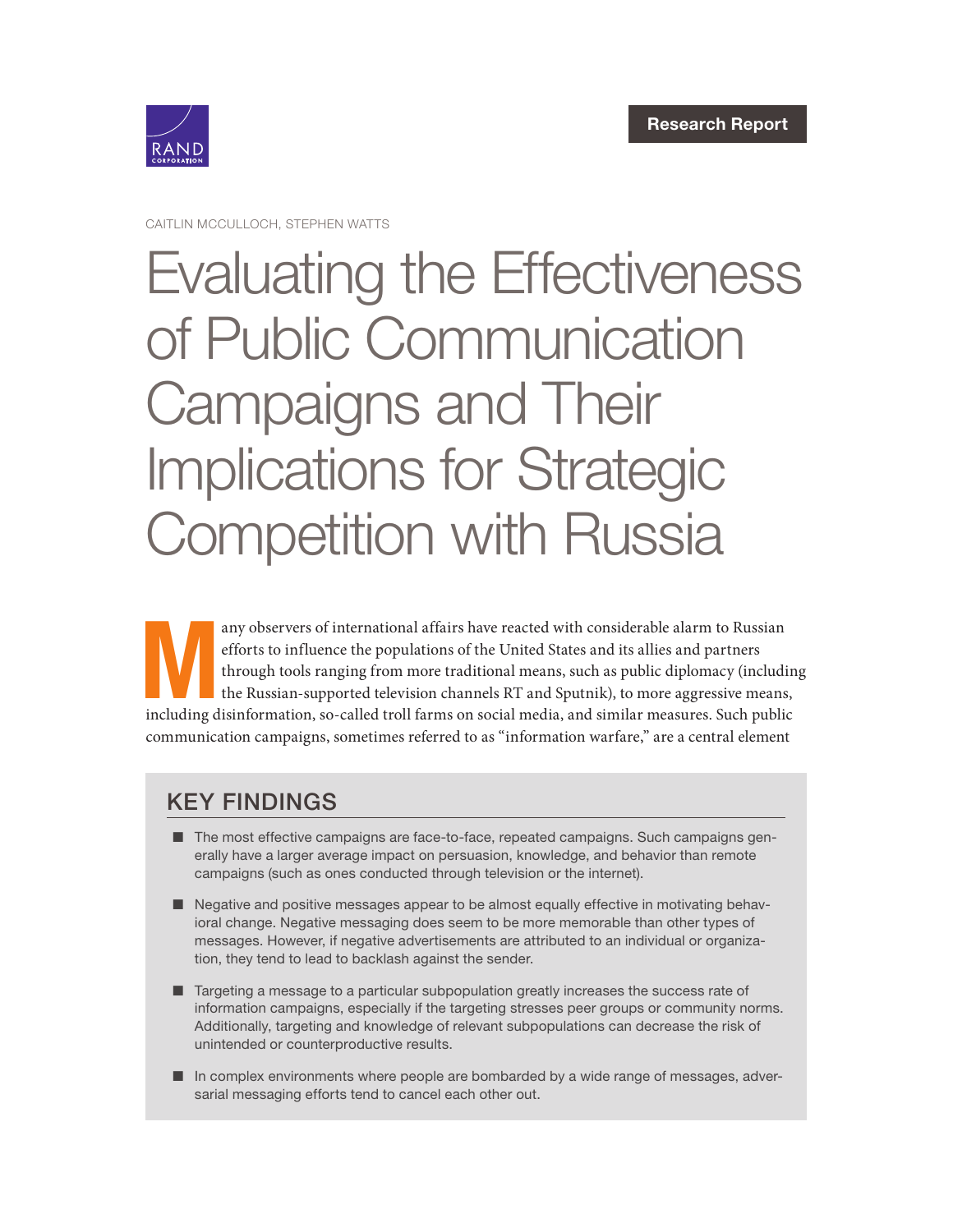of the strategic competition taking place between the United States and Russia. In this competition, both powers seek to gain advantage over the other, and seeking influence over the populations in key states is one of the primary means through which both powers operate.

Other observers argue that the fundamental threats to Western politics are domestic. Russian information warfare may exacerbate domestic political tensions at some level, but to focus on Russia is to concentrate on the wrong set of problems. In the words of one observer, "If Russia is stirring the pot, it is because the ingredients have been prepared."1

Unfortunately, it is difficult to settle these debates using rigorous evidence. In part, this difficulty stems from the clandestine or covert nature of many Russian activities. There is also an inherent difficulty in measuring changes that take place entirely within the heads of key audiences (Radin, Demus, and Marcinek, 2020). Indeed, the U.S. government has had considerable difficulty in measuring the effectiveness of its own efforts in this area, including initiatives in public diplomacy and countering violent extremism (CVE).2

However, scientific studies of the effectiveness of public communication campaigns have been conducted in various fields, and in this report we draw on these data to provide insights into the following questions:

- How effective are campaigns to influence public opinion on issues related to politics, policy, political participation, and political loyalty?
- Which factors regarding these campaigns, their audiences, or their contexts help to determine their effectiveness?
- What are the implications of these studies for the United States' strategy for and conduct of such operations in competition with Russia?

<sup>1</sup> Radnitz, 2016. See also Yaffa, 2020.

Because systematically collected data on U.S. programs, much less Russian ones, are largely missing, we adopted an indirect research strategy to provide insights into these questions. We conducted a systematic review of rigorous scientific analyses of the effectiveness of public persuasion campaigns in several fields related to the current competition between Russia and the United States to influence the attitudes of key populations. Those fields include

- civic education
- countering violent extremism
- misinformation
- electoral turnout
- media literacy.

The results of this systematic review provide only partial insights into the competition that is currently being waged between the United States and Russia.<sup>3</sup> Some Russian influence operations, such as bribing foreign officials, do not rely on political persuasion at all. Others involve covert operations that are difficult to approximate in other fields of analysis. Many involve the internet and social media, media for which there are fewer scientific studies than more traditional media and which may have different effects (although it is not clear that their ability to persuade differs substantially from other forms of communication). This review nonetheless offers numerous insights into the use of public communication campaigns and their implications for strategic competition between the United States and Russia.

This research was undertaken as part of a larger research project for the U.S. Army Special Operations Command. The insights from the literature, however, are applicable to U.S. government efforts more broadly.

<sup>2</sup> On public diplomacy, see Entman, 2008. For a damning analysis of U.S.-sponsored CVE programs, see Braddock and Morrison, 2020.

 $^3\,$  This competition between Russia and the United States is much broader than efforts to influence each other's populations and those of other countries, although such influence efforts are one important component. We borrow from a prior RAND report to define competition in the international realm as "the attempt to gain advantage, often relative to others believed to pose a challenge or threat, through the self-interested pursuit of contested goods such as power, security, wealth, influence, and status." See Mazarr et al., 2018, p. 5.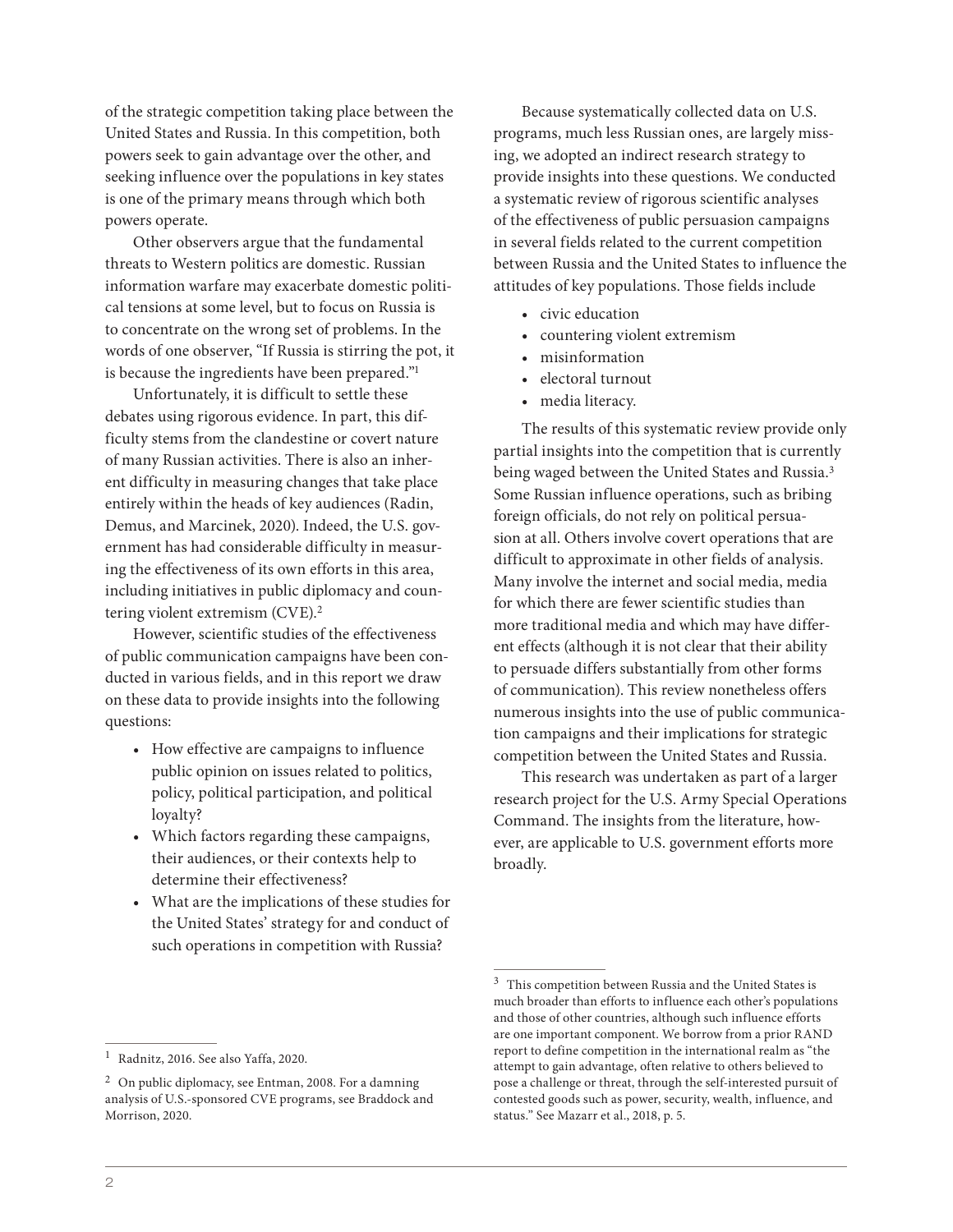# Research Approach

We conducted a systematic review of the academic literature on various forms of political or civic *communication campaigns*, which we define as organized efforts to induce large numbers of people to act on preexisting beliefs (such as by voting or participating in a demonstration), change their beliefs (for instance, by accepting new political views or by abandoning faith in previously held views), or change the manner in which they form beliefs relevant to politics or civic life (such as through media literacy efforts). The term may be related to but is broader than *public diplomacy*, although it is narrower than the U.S. military's concept of *operations in the information environment* (OIE).4

To conduct this review, we adapted a framework based on International Initiative for Impact Evaluation (3ie) guidelines for literature reviews. These guidelines were designed to ensure that reviews focus on only the highest-quality social science research, are as comprehensive as possible in their coverage of studies that meet the criteria for rigor, and minimize reviewer bias in either the selection or interpretation of the results of prior studies.<sup>5</sup>

# Review Procedure

We searched for relevant academic studies using the databases Academic Search Complete, Scopus, and Web of Science. All articles were drawn from peerreviewed journals and published between 2000 and 2019. The search was conducted June–July 2019. To make sure that studies met a certain level of quality, we included only studies from a preset list of journals that included quantitative measurement of the

impact of a communications campaign. For included studies, we collected data on the type of intervention, including delivery method, whether it was repeated or singular, the sender, and the type of message. We additionally identified the audience of interest and collected statistics on the number of participants and demographic specifics. For outcomes, we collected information on the substantive impact of the intervention, effect size, and whether or not it was statistically significant.

We initially drew articles from five areas of interest: civic education, countering violent extremism, misinformation, electoral turnout, and media literacy. The category of civic education covered campaigns such as workshops teaching participants about democracy and civil liberties. The category of countering violent extremism (CVE) included operations such as deradicalization and informational campaigns around terrorism. The categories of misinformation and media literacy focused on the spread of false news stories and operations that are aimed to increase skepticism of those news stories.<sup>6</sup> The categories of electoral turnout drew from the American politics literature but focused on campaigns aiming to increase voter turnout or effect shifts in vote margins. Because of overlapping studies in some areas and a paucity of studies in others, we ultimately consolidated our research into two overarching issue areas: one focused on electoral campaigns (combining research on civic education and electoral turnout) and a second on information dissemination (combining research on media literacy and misinformation). Further information on this process, including search queries, exclusion criteria, and journals used as sources, is available in Appendix A of this report.

Out of a total of 729 articles returned from our standardized search queries, we selected 158 articles with relevant information, then further excluded meta-analyses and nonquantitative evaluative work, leaving the research team with a total of 137 evaluative quantitative academic articles. Table 1 sum-

<sup>4</sup> The U.S. Department of Defense's *Joint Concept for Operating in the Information Environment* describes OIE as activities occurring in the information environment, which the Department's *Dictionary of Military and Associated Terms* defines as "the aggregate of individuals, organizations, and systems that collect, process, disseminate, or act on information" (Joint Chiefs of Staff, 2018).

 $^5\,$  Available at International Initiative for Impact Evaluation (3ie), homepage, undated. 3ie is a global leader in funding, producing, and synthesizing rigorous evaluation, with a focus on international development research. Systematic literature reviews are one of their areas of emphasis.

 $^6\,$  For the purposes of our analysis, we defined media literacy interventions as "education programs designed to reduce harmful effects of the media by informing the audience about one or more aspects of the media, thereby influencing media-related beliefs and attitudes, and ultimately preventing risky behaviors." See Jeong, Cho, and Hwang, 2012.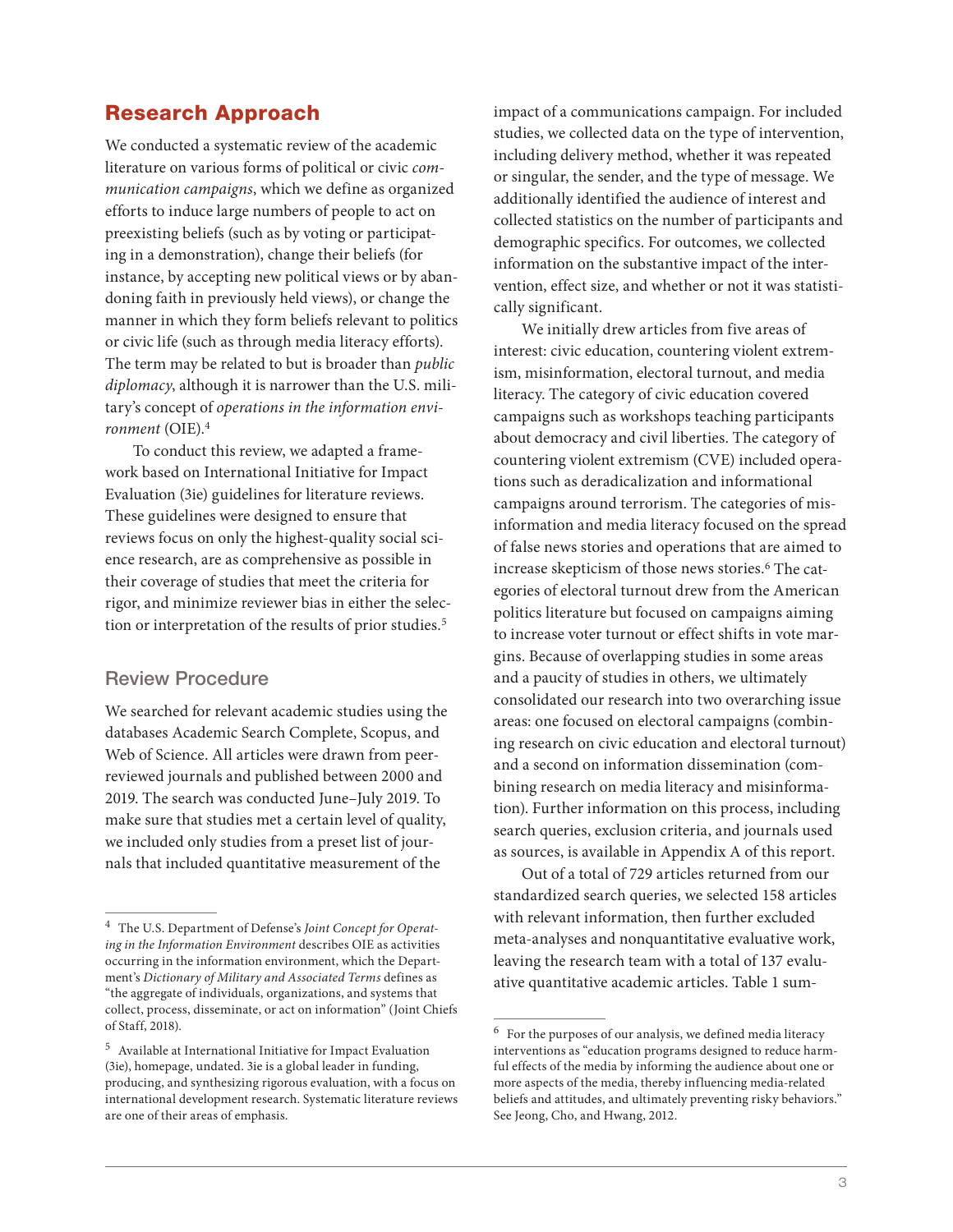marizes these, and the full list of articles is provided in an online Appendix B available at [www.rand.](http://www.rand.org/t/RRA412-2) [org/t/RRA412-2](http://www.rand.org/t/RRA412-2). In the vast majority of cases, these articles employed experiments to rigorously evaluate the effect of a given *intervention* (to use the term common in experimental methods). These interventions included television advertising, door-to-door canvassing, workshops, or other communication campaigns intended to influence political behavior.

Our review covered only articles published in English. This language-exclusion criterion inevitably skewed our review toward American or European research at the expense of perspectives from other parts of the world. However, 45 of the interventions in our review occurred outside the United States, so there is regional diversity in our results.

Our reliance on published research is potentially problematic. On the one hand, this focus on published research that has undergone peer review ensures that we are using only rigorously derived results to inform our conclusions. On the other hand, because journals seldom publish null findings (e.g., a finding that communications campaigns had no observable effect), our review *might* overstate the effectiveness of communication campaigns. There is some—albeit limited—evidence from previous systematic reviews in this area that unpublished results might not vary from published results in a statistically significant way (Jeong, Cho, and Hwang, 2012). Still, this limitation is a caveat we reinforce at several points, as the absence of these unpublished results in

our review means the reported effect size in our findings may be larger than the effect size of these interventions in reality.

# Outcomes of Interest

Communication campaigns in the areas of our review seek to achieve a wide range of results. Of these possible outcomes, we focus on those for which there is the most available information and thus the outcomes for which trends are most easily observed and strongly confirmed.

Studies on civic education and electoral turnout evaluate these outcomes:

- **• voter turnout:** campaigns focused on increasing the number of voters who participate in elections
- **• vote margin shift:** campaigns focused on shifting votes from one candidate or side of an issue to another
- **• increasing factual knowledge:** campaigns focused on increasing knowledge of the electoral system, particular candidates, or issue areas
- **• shifting attitudes toward democracy or the West:** campaigns focused on increasing positive attitude toward democratic regimes, the United States, or the West more generally.

## TABLE 1

| <b>Category of Articles</b>     | <b>Quantitative Impact Articles</b>           | Other <sup>a</sup> | <b>Total Articles</b> |
|---------------------------------|-----------------------------------------------|--------------------|-----------------------|
| Civic education                 | 40 (evaluate impact)<br>0 (evaluate exposure) | 2                  | 42                    |
| Countering violent<br>extremism | 3 (evaluate impact)<br>2 (evaluate exposure)  | 7                  | 12                    |
| Misinformation                  | 4 (evaluate impact)<br>5 (evaluate exposure)  | 0                  | 9                     |
| Electoral turnout               | 80 (evaluate impact)<br>0 (evaluate exposure) | 2                  | 82                    |
| Media literacy                  | 12 (evaluate impact)<br>1 (evaluate exposure) | 5                  | 18                    |

# Descriptive Summary of the Number of Articles

a Meta-analyses or framework articles. The "Other" column includes results from searches of the bibliographies of all articles returned by our standardized search queries, with the exception of the category of media literacy.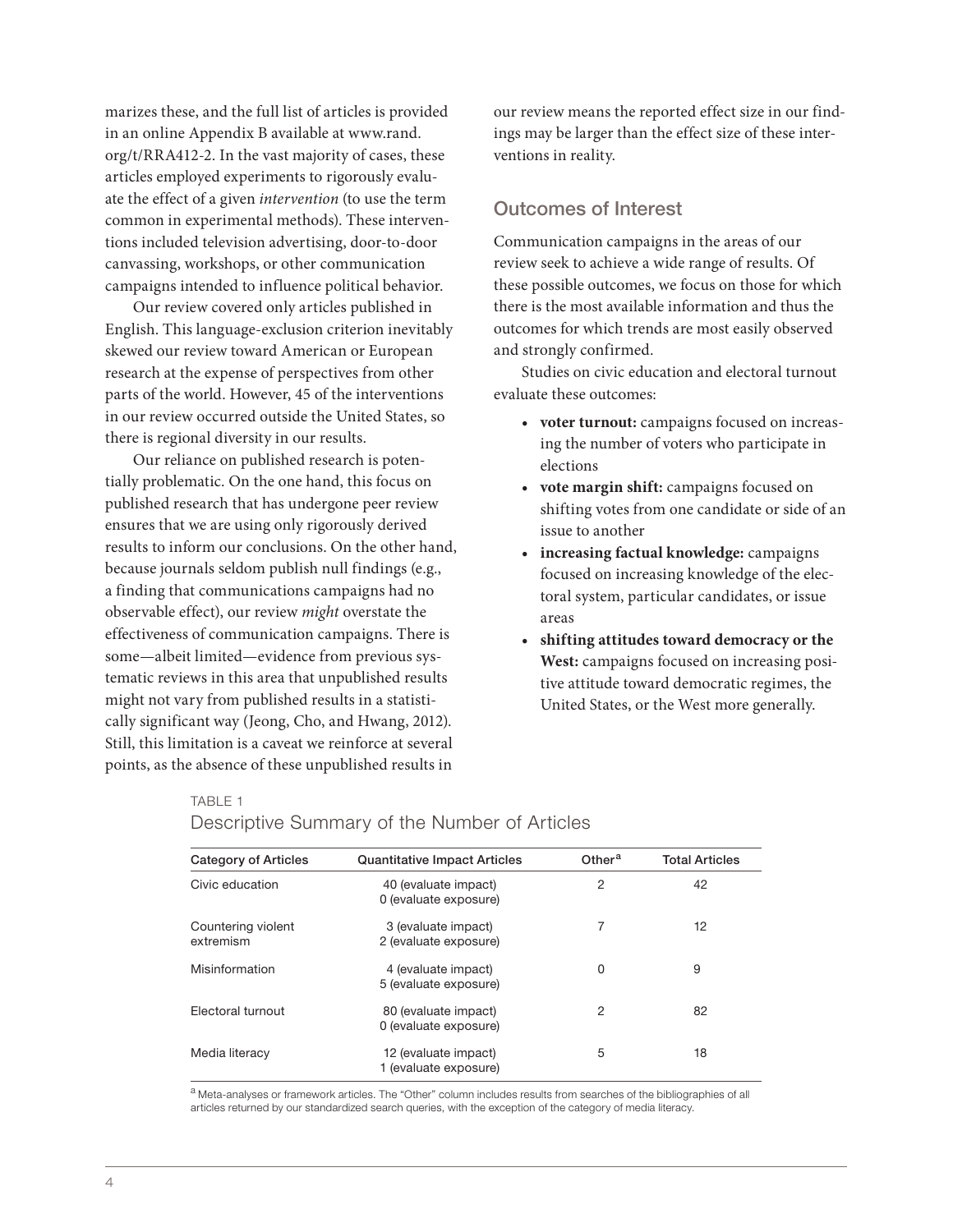Studies on misinformation and media literacy evaluate these outcomes:

- **• increasing factual knowledge:** campaigns focused on increasing awareness of false news or information, the ways in which false news or information is spread, or what credible news or information looks like or requires
- **• increasing skepticism/criticism of media:** campaigns focused on increasing critical reading of information or media
- **• self-perceived media literacy:** campaigns focused on increasing critical consumption of media and awareness of what makes news or information credible
- **• tested media literacy:** campaigns focused on increasing the ability to identify false news or information or credible news or information
- **• correction of mistaken beliefs:** campaigns focused on increasing the ability to reject false information, or correct false information after an individual already believes it.

In the remainder of this report, we describe the findings from our systematic literature review and then discuss the implications and corresponding recommendations for the United States and its allies and partners.

# Research Findings

The body of academic work we collected is extensive and diverse and has many possible implications. To narrow the focus of this report and maximize its usefulness, we focus discussion in this chapter on four key factors that, first, have particularly strong empirical support and, second, are directly relevant to the conduct of U.S. government programs in competition with Russia or other strategic competitors. These key themes are

- face-to-face versus remote messaging
- message content
- targeting
- competition environment.

Each of these themes is applicable to both our categories (civic education/electoral turnout and media literacy/misinformation).7

# Face-to-Face Versus Remote **Messaging**

Face-to-face campaigns are those in which a sender physically delivers information. They include canvassing, workshops, and classroom activities. Face-to-face campaign examples include the efforts by the U.S. government during the 1990s to support political parties and election monitoring in Russia (Mendelson, 2001).

Remote campaigns are campaigns from a distance and include leaflets, mailings, phone calls, radio and television advertisement, email, text messages, mobile phone application notification, and website information. Examples of remote messaging by governments include Russian social media efforts to influence the 2016 U.S. presidential elections and the United States' Voice of America service during the Cold War. Remote operations are, by and large, less expensive than face-to-face campaigns. For governments conducting such operations without the consent of the target nation, they also have the advantage of not requiring personnel on the ground.

**The studies covered in our review indicate that face-to-face, repeated campaigns are more effective campaigns, especially to encourage behavioral change (such as an increase in voter turnout) or changes in favorability or attitude (such as positive attitudes toward the West), than other types of messaging campaigns.** Although small case numbers limit the certainty of our results, in campaigns focused on eliciting electoral turnout, faceto-face campaigns are associated with an increase of 5.3 percent in voter turnout among groups exposed to the communication campaign (the *treated group*, in the language of experiments), while remote campaigns turned out an additional 2.1 percent of voters

 $^7\,$  There is one exception: Targeting based on message tailoring may have an equal impact in misinformation/media literacy, but it has only been tested extensively in civic education/electoral turnout.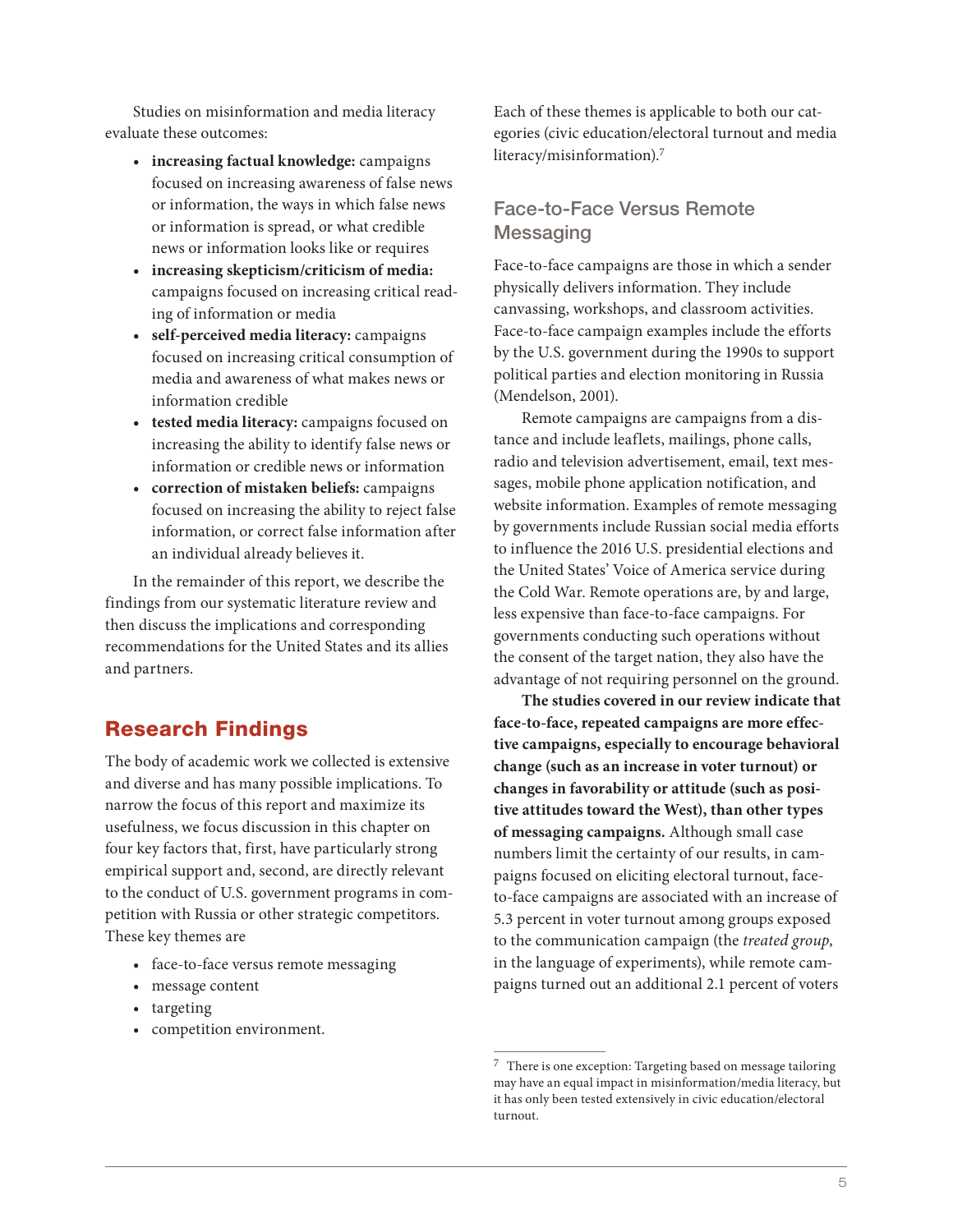in treated groups.8 A number of academic articles in the literature have done a direct cost-assessment of campaigns, and several found that face-to-face campaigns were equal to or cheaper than remote campaigns when taking into account actual impact among treated groups (Nickerson, Friedrichs, and King, 2006; Gerber and Green, 2000).

Face-to-face campaigns were much less likely to have no observable impact; in other words, they more reliably produced an impact in the desired direction, even in untargeted campaigns. In untargeted campaigns, ten remote campaigns out of 19 in our sample of studies showed no impact, whereas there were no face-to-face campaigns (out of 18 campaigns in our sample) with no observable impact.

While it is still worth keeping in mind the relatively small number of studies, repeated contact also appears especially effective, according to the articles in our review. In face-to-face campaigns focused on turnout, repeated contact campaigns appear both more reliable (with impacts ranging from 4.6 percent to 7.3 percent increase in turnout in a population for an election) than single-contact campaigns (with impacts ranging from 0 percent to 16.8 percent increase in turnout in a population for an election) and more effective, on average, with a mean impact of 5.6 percent compared with a mean impact of 4.8 percent for single-event campaigns.9 This result is supported by another meta-analysis of media literacy campaigns (Jeong, Cho, and Hwang, 2012), which found that the impact of 51 interventions "increased as a function of the number of sessions, suggesting that media literacy interventions are more likely to be successful when the program is reinforced through multiple sessions" (Jeong, Cho and Hwang, 2012, p. 465).

It is difficult to directly test the effects of Russian remote messaging campaigns, since so many of these campaigns are unattributed. But the results of our literature review indicate that remote campaigns often appear to have effects only at the margins or no detectable impact whatsoever.

As can be seen in Table 2, face-to-face campaigns generally appear to have a larger average impact over three measures of communication campaign impact. The table compares average impact, as measured by the percentage categories delineated below the table, of every experimental campaign in our sample in the electorally focused section of our review without subpopulation analysis.

Persuasion, as proxied by vote-margin shift after candidate campaigns, appears to be successful only with face-to-face contact. Face-to-face campaigns can shift vote margins by more than 10 percent, whereas remote campaigns generally appear to have impacts of about a tenth of that. Unfortunately, there is still little experimental academic work on the impact of single-contact face-to-face campaigns, such as canvassing with a single visit. The studies of behavior, as proxied by voter turnout campaigns, that do exist have found a linear relationship between increased voter turnout and whether the contact was repeated and whether it was face-to-face. Remote, singlemeeting campaigns had an average impact of a 1.8 percent increase in voter turnout in the studies in our sample, and remote, repeated campaigns had an average impact of a 2.7 percent increase. Face-to-face, single-meeting campaigns had an average impact of a 4.8 percent increase in voter turnout, and face-toface repeated campaigns had an average impact of a 5.6 percent increase. Additionally, the evidence suggests that face-to-face, repeated campaigns appear to be more reliable, with all other types of campaigns showing no impact in at least one experiment, and face-to-face repeated campaigns showing a 4.6 percent increase in turnout even in the experiment with the smallest impact size.

**Knowledge, as proxied by an increase in civic knowledge after civic education campaigns, is the only area where there appears to be an anomalous relationship between face-to-face versus remote campaigns.** This is likely due to the very different types of education that are transmitted by these cam-

 $^8\,$  This is an average taken from 23 face-to-face voter turnout campaigns (range of impact 1.4 percent to 16.8 percent, excluding a single 5-percent decrease campaign, which is discussed further in targeting backlash) and 38 remote voter turnout campaigns (range of impact –2.5 percent to 5 percent). This average does not include campaigns which used targeted messages or specific subpopulations.

 $^9\,$  This is an average taken 45 single-contact voter turnout campaigns and 17 repeat voter turnout campaigns, and does not include campaigns with targeted messages or subpopulations.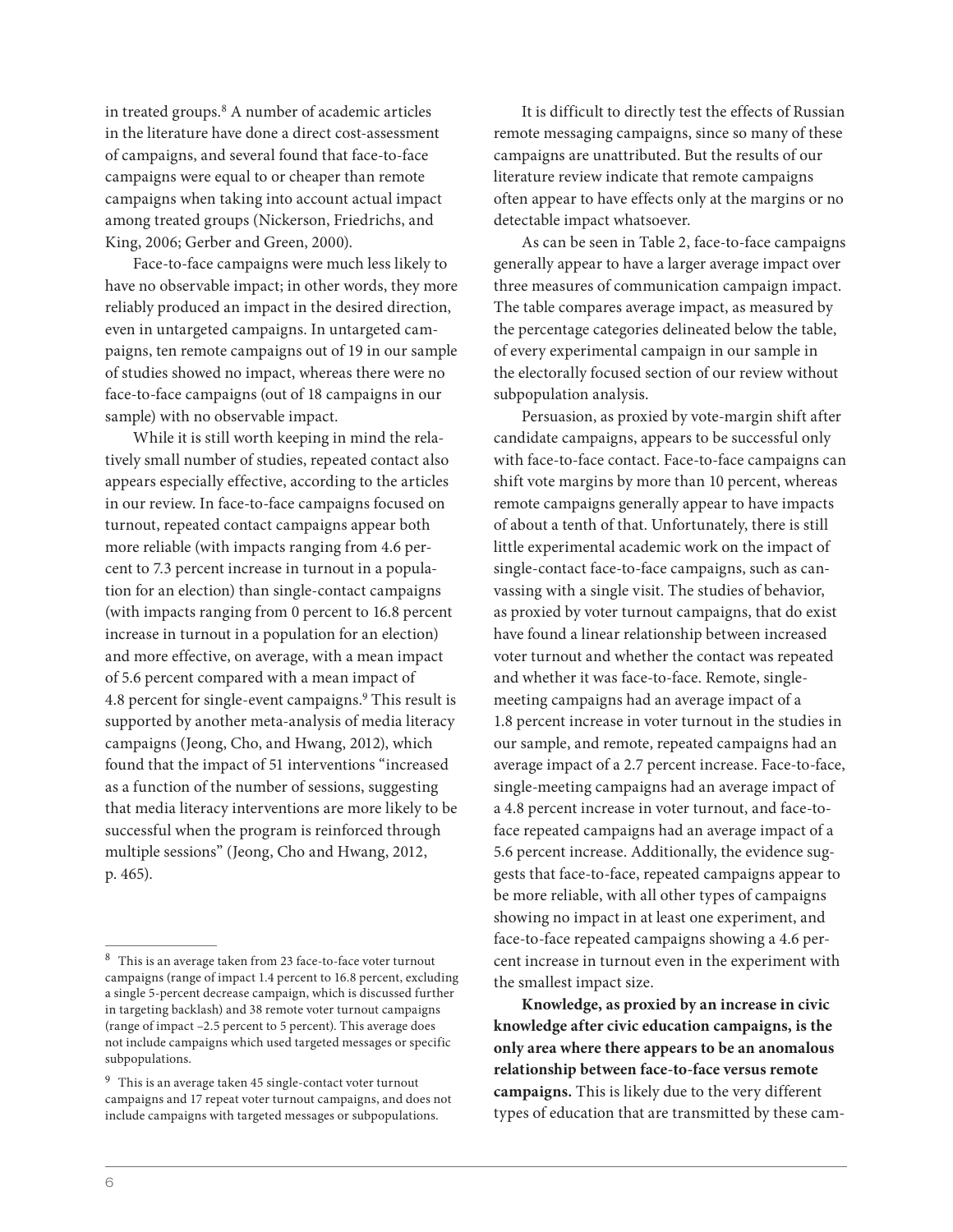## TABLE 2

# Summary of Findings on the Impact of Face-to-Face and Remote Communication Campaigns

|                             | <b>Effects on Treated Populations</b> |                                                   |                                   |  |
|-----------------------------|---------------------------------------|---------------------------------------------------|-----------------------------------|--|
| Type of Intervention        | Knowledge                             | <b>Behavior</b><br>(increase in voter<br>turnout) | Persuasion<br>(vote-margin shift) |  |
| Face-to-face-repeat         | Moderate impact                       | Considerable impact<br>$(n = 11)$                 | Considerable impact<br>$(n = 15)$ |  |
| Face-to-face-single-contact | Small impact                          | Moderate impact<br>$(n = 44)$                     | Insufficient evidence             |  |
| Remote-repeat               | Small Impact                          | Moderate impact<br>$(n = 52)$                     | Small impact<br>$(n = 18)$        |  |
| Remote-single-contact       | Sonsiderable impact                   | Small impact<br>$(n = 74)$                        | Smallimpact                       |  |

NOTES: Color intensity indicates scale of impact, and hashmarks are used to indicate the extent of evidence behind the findings. A hatch pattern indicates a relatively small evidence base (n < 10). The color of the cells is based on the means for impact in the studies reviewed:

- Knowledge: *Considerable* indicates a knowledge increase of 20% or more, *moderate* indicates an increase of 10–19.9%, and *small* indicates an increase of 5–9.9%.
- Behavior: *Considerable* indicates a voter turnout increase of 5% or more, *moderate* indicates an increase of 2–4.9%, and *small* indicates an increase of 1–1.9%.
- Persuasion: *Considerable* indicates a vote-margin shift of 10% or more, *moderate* indicates a shift of 5–9.9%, and *small* indicates a shift of 1–4.9%.

Percentages are used here because this review summarizes multiple studies that did not offer enough data to calculate standard deviations. These studies, especially those in the behavior category, often communicate their results as the percentage change in the occurrence of the desired outcome in the overall population. (For an illustrative example, see Nickerson, Friedrichs, and King, 2006.) Previous reviews of the field have also examined these campaigns in terms of percentage effect (Gerber and Green, 2000).

paigns. Face-to-face campaigns are usually courses or workshops that take place over several days and focus on higher-level concepts, such as parliamentary procedure, philosophical questions of democracy, and deeper dives into civic action. Remote campaigns, by comparison, are usually ads or short text messages focused on clearly transmitting simple information, such as voting dates or particular policy positions. This means that although remote, single-episode campaigns may appear to be more successful, the underlying reason is most likely that single-episode campaigns are focused on transmitting knowledge that is easier to grasp.

Two studies that directly evaluated Russian messaging campaigns found results consistent with our review of the broader field. In a study of the effects of Russian television exposure among Ukrainian populations, the political scientists Leonid Peisakhin and Arturas Rozenas found very small effect sizes. Ukrainian populations in the range of Russian television broadcasts differed in their voting behavior and in their opinions of their own and the Russian government by less than a percentage point from populations that did not receive such broadcasts, despite the popularity of Russian television and the heavily slanted political content of the programming (Peisakhin and Rozenas, 2018). The social scientists Hannah Chapman and Theodore Gerber similarly found that biased Russian television had only a limited impact on opinion even in the very favorable environment of Kyrgyzstan. They also found no apparent difference between the effects of traditional media (particularly television) and internet-based media (Chapman and Gerber, 2019).

## Message Content

In the previous section, we considered the timing and delivery of messaging campaigns. Here, we focus on message content. Specifically, we ask, Does a negative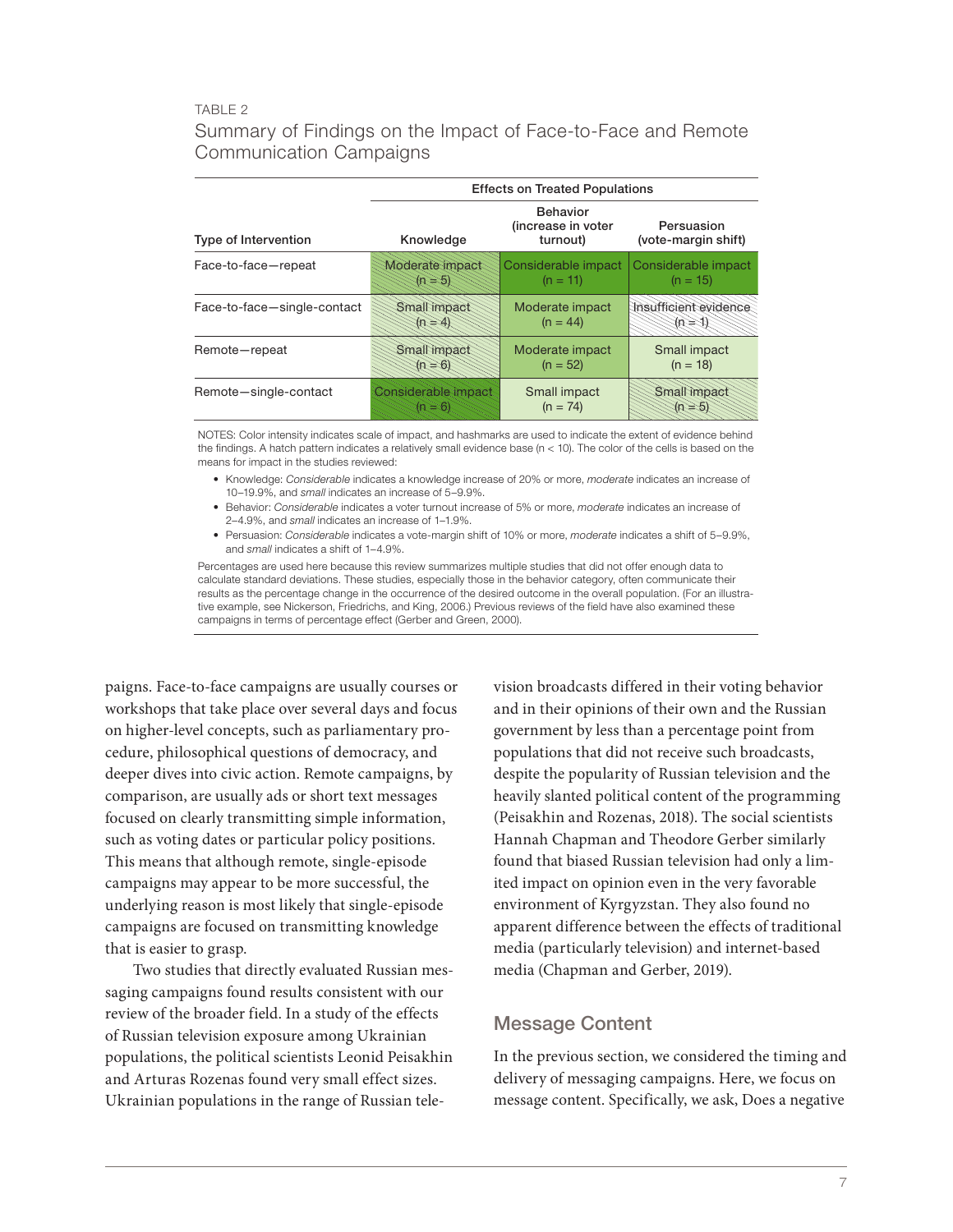To the extent that disinformation plays an important role in Russian efforts, media literacy campaigns may be helpful.

or positive tone make a message more or less effective? Many observers believe that Russian campaigns seek to sow mistrust and dissension. If negative campaigns are more effective than positive ones, it may be difficult for the United States to combat such themes. Fortunately, there is a rich American politics literature around the impact of attack ads and negative information in political campaigns that may shed light on these questions. Scholars in this literature generally focus on negative messages and whether they (a) shift vote margins, (b) increase voter turnout, (c) degrade engagement with or opinion of democracy, or (d) backfire on candidates that employ such methods.

**Perhaps surprisingly, in the studies we reviewed, negative and positive messages appear almost equally effective in motivating behavioral change such as increasing voter turnout, with both increasing turnout by around 3 percent in the studies reviewed.** The positive or negative content of messages appears to matter less for voter turnout than other factors examined in this report, including whether the information campaign was face-to-face or remote and whether it was repeated or a single event.

**Negative messaging does seem to be more successful when it comes to memory of the campaign itself.** Attack ads, in other words, are more likely to stick in the mind (Lau, Sigelman, and Rovner, 2007). There is mixed evidence on whether or not negative messaging has a corrosive impact on political participation, with a narrow majority of articles agreeing that it may slightly decrease participation in ways other than voting. This may be because there is additionally limited evidence to suggest that negative messaging might lead to less interest in democracy by increasing skepticism about the democratic process (Ansolabehere and Iyengar, 1995).

**It is well supported in the literature that negative advertisements, if attributed to a sender, appear to lead to backlash on that sender.** In our review, over half the articles that discussed negative messaging also noted or showed evidence of backlash against the sender. This finding is additionally supported in another major meta-analysis of the literature showing that 33 of 40 articles that tested whether negative messaging could lead to backlash found backlash against the sender (Lau, Sigelman, and Rovner, 2007). If these findings are applicable to communication campaigns conducted by governments with the intention of influencing the publics of other countries, it suggests that attribution may be an important tool in undermining the intended effects of negative communication campaigns. Attribution may be particularly important since some research suggests that non-attributed messaging is just as effective, or even more effective than, messaging from a credible source (Brooks and Murov, 2012).

To the extent that disinformation plays an important role in Russian efforts, media literacy campaigns may be helpful. There are some promising early signs that media literacy inoculation might be successful in combating misinformation campaigns or biased media (Ramasubramanian, 2007; Tully, Vraga, and Bode, 2019; Vraga and Tully, 2015) and limited evidence that it is more successful than afterthe-fact correction of misinformation (Berinsky, 2017).

# **Targeting**

Targeting an information campaign involves tailoring a message to a subpopulation on the basis of accurate intelligence or using local, co-ethnic or co-religious messengers to deliver a message to members of the same identity group. These campaigns may take the form of *social pressure* messages, which rely on information about peer communities to add normative weight to an intervention. For example, some campaigns attempt to increase voter turnout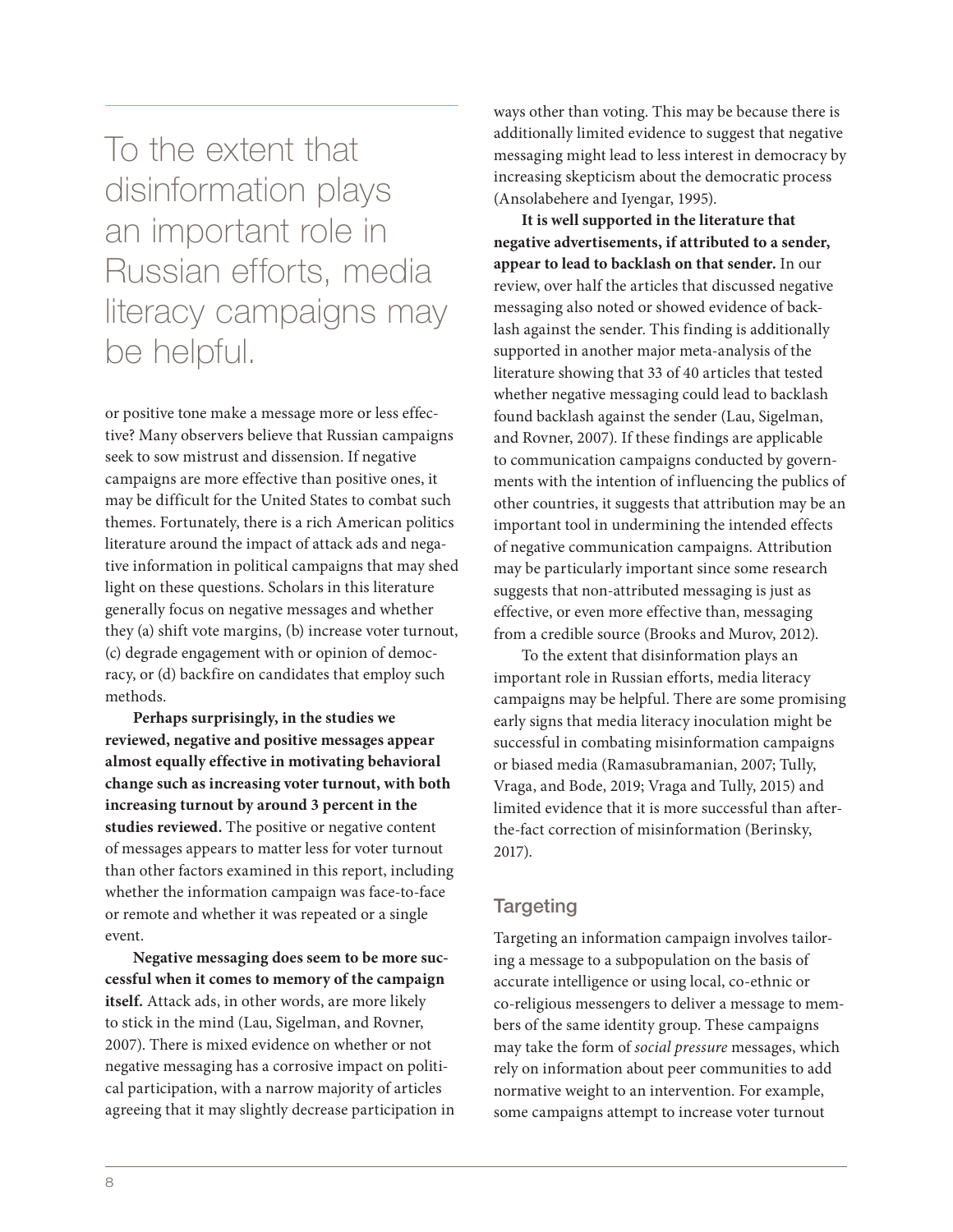by including personalized and neighborhood voter history in the campaign message urging the target to vote. Another example of targeting civic education or electoral turnout interventions is relying on community pressure to encourage the targeted behavior. This tactic is echoed in misinformation campaigns, such as the Russian campaign targeted at the 2016 U.S. presidential election, which encouraged votes for the Republican party. In this campaign, messages were targeted by income and geography (Kim et al., 2018).

**Targeting appears to greatly increase the success rate of interventions, especially targeting that stresses peer groups or community norms.** Overall, in our review of nearly a dozen studies across multiple samples of voters, targeted get-out-the-vote mail campaigns were successful in increasing electoral turnout by an average of 4.67 percent across eight studies, and similar but untargeted get-out-the-vote mail campaigns increased electoral turnout by an average of 1.75 percent across eight studies.10

Figure 1 summarizes the average effect in each of the studies reviewed for our analysis (most of them conducted in the United States). Each bar represents the results from a particular study—that is, the increase (in percentage terms) in voter turnout among a group that received a get-out-the-vote message compared to a "control" group that received no such messaging.<sup>11</sup> From the figure, we can see that targeted campaigns appear to be not only more successful but also more reliable; in our population of articles, even the least successful targeted campaigns have a positive and statistically significant effect.

These same patterns appear in at least some studies of the effects of Russian propaganda. In the study of the effects of Russian media in Ukraine discussed above, for instance, researchers found that, while

Russian media exposure led to small changes in the attitudes of Russian-language speakers in Ukraine, it had no statistically significant effects—and possibly negative ones—on Ukrainian speakers in the same regions (Peisakhin and Rozenas, 2018).

Additionally, targeting and knowledge of the relevant subpopulations in treatment groups can decrease the risk of unintended counterproductive results. In one example of a counterproductive result, a researcher found that a get-out-the-vote/civic education campaign in Mali accidentally decreased female turnout by 5.9 percent. Participation in the civic education workshops, conducted as part of this campaign, violated local gender norms, and the resulting social backlash caused women to retreat from subsequent electoral activity (Gottlieb, 2016). Further awareness of such local dynamics and appropriate adaptations, such as gender-segregated groups, might have helped produce consistent results among both male and female participants. In a similar case of counterproductive results, a campaign to encourage electoral monitoring in the Republic of Georgia led to decreased turnout due to paranoia around what was perceived as increased government attention to the election (Driscoll and Hidalgo, 2014). Further information about cultural sensitivity to monitoring might have prevented or ameliorated this issue. Even more worrisome, an information intervention focused on encouraging dispute resolution led to a nearly 200 percent increase in extrajudicial violence, including witch-hunts, in Liberia (Blattman, Jamison, and Sheridan, 2017).

One form of targeting focuses on tailoring the message to different subpopulations, and a second form of targeting focuses on reaching out only to specific subpopulations. Different audiences vary considerably in their receptiveness to certain messages. This variation derives from many factors, but most pertinent appear to be audience sophistication (education, knowledge of a particular issue, prior exposure to messaging campaigns) and predisposition (beliefs in place at the time a message is received).

**Some of the most substantial changes in opinion appear to occur among subpopulations with lower levels of education or those who are less experienced with information campaigns and the behavior being promoted.** In a study of the

<sup>10</sup> Some studies included both targeted and untargeted interventions.

<sup>11</sup> Some studies included only two groups—a "treatment" group that received a particular get-out-the-vote message (either targeted or untargeted) and a "control" group that received no such message. Other studies compared three groups—one that received a targeted message, one that received either a different targeted message or an untargeted message, and a third that received no message at all. For studies with multiple treatment groups, each treatment group is represented separately (e.g., Study 1a and 1b).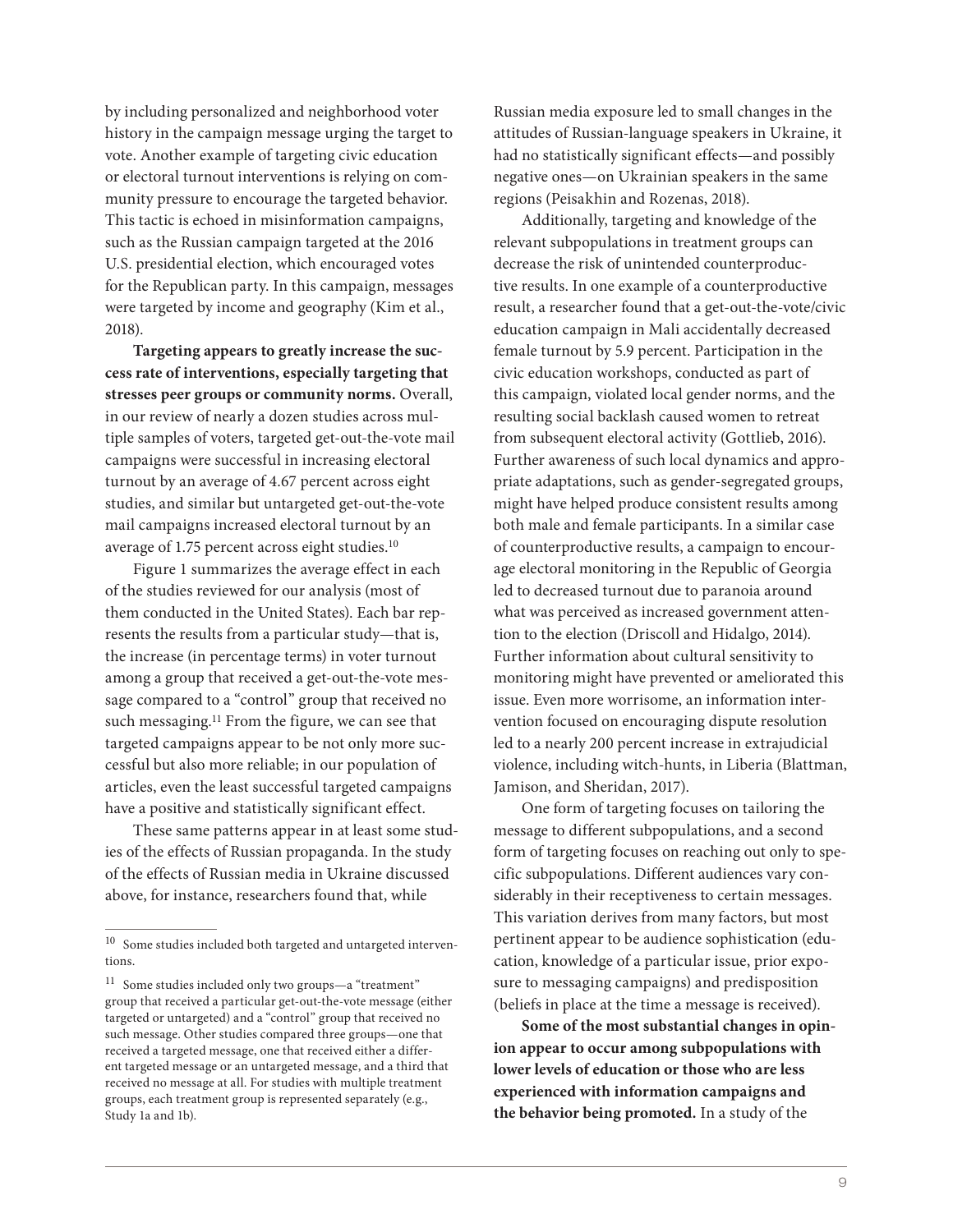



### Turnout increase (percentage of total voters)

SOURCES: The studies numbered in the figure are as follows:

1(a/b): Alan Gerber, Donald P. Green, and Christopher Larimer, "Social Pressure and Voter Turnout: Evidence from a Large-Scale Field Experiment," *American Political Science Review*, Vol. 102, No. 2, 2008.

2: Alan Gerber, Gregory A. Huber, Albert H. Fang, and Andrew Gooch, "The Generalizability of Social Pressure Effects on Turnout Across High-Salience Electoral Contexts: Field Experimental Evidence from 1.96 Million Citizens in 17 States," *American Politics Research*, Vol. 45, No. 4, 2017.

3(a/b): Christopher Mann, "Is There Backlash to Social Pressure? A Large-Scale Field Experiment on Voter Mobilization," *Political Behavior*, Vol. 32, No. 3, 2010.

4(a/b): Todd Rogers, Donald Green, John Ternovski, and Carolina Ferrerosa Young, "Social Pressure and Voting: A Field Experiment Conducted in a High Salience Election," *Electoral Studies*, Vol. 46, 2017.

5(a/b): Tiffany Davenport, Alan Gerber, Donald Green, Christopher Larimer, Christopher Mann, and Costas Panagopoulos, "The Enduring Effects of Social Pressure: Tracking Campaign Experiments over a Series of Elections," *Political Behavior*, Vol. 32, No. 3, 2010.

6: Ali Valenzuela and Melissa Michelson, "Turnout, Status and Identity: Mobilizing Latinos to Vote with Group Appeals," *American Political Science Review*, Vol. 110, No. 4, 2016.

7: Marisa Abrajano and Costas Panagopoulos, "Does Language Matter? The Impact of Spanish Versus English-language GOTV Efforts on Latino Turnout," *American Politics Research*, Vol. 39, No. 4, 2011.

8: Edward Fieldhouse, David Cutts, Peter John, and Paul Widdop, "When Context Matters: Assessing Geographical Heterogeneity of Get-Out-the-Vote Treatment Effects Using a Population Based Field Experiment," *Political Behavior*, Vol. 36, No. 1, 2014.

9: Alan Gerber, Donald Green, and Christopher Larimer, "An Experiment Testing the Relative Effectiveness of Encouraging Voter Participation by Inducing Feelings of Pride or Shame," *Political Behavior*, Vol. 32, No. 3, 2010.

10: Alan Gerber, Gregory Huber, Daniel Biggers, and David Hendry, "Ballot Secrecy Concerns and Voter Mobilization: New Experimental Evidence About Message Source, Context, and the Duration of Mobilization Effects," *American Politics Research*, Vol. 42, No. 5, 2014.

11: Alan Gerber, Gregory Huber, Albert Fang, and Catlan Reardon, "The Comparative Effectiveness on Turnout of Positively Versus Negatively Framed Descriptive Norms in Mobilization Campaigns," *American Politics Research*, Vol. 46, No. 6, 2018.

12: Hans Hassell, "Teaching Voters New Tricks: The Effect of Partisan Absentee Vote-by-Mail Get-Out-the-Vote Efforts," *Research and Politics*, Vol. 4, No. 1, 2017.

effects of campaign advertising on recent immigrants in the United States, two political scientists found that, among those only recently exposed to the heavily polarized U.S. political environment,

a telephone ad could increase Obama's favorability rating by 20 percent and increase turnout/shift turnout toward Democrats by 17 percent (McCann and Nishikawa-Chavez, 2016). This is an extremely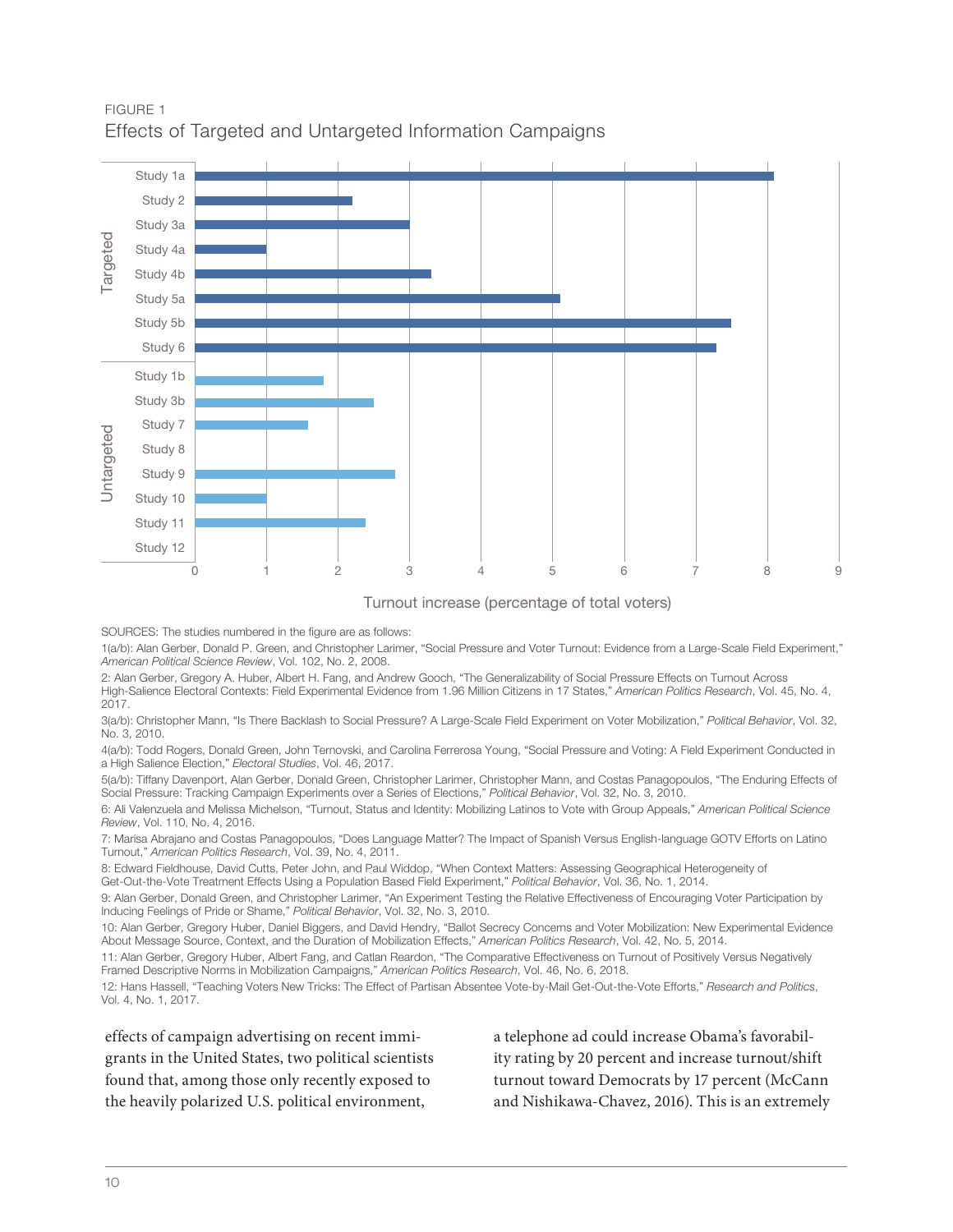large impact in a field in which a vote margin shift of 5 percent is notable. In a similar example of reaching a population inexperienced with persuasive campaigns, a canvassing get-out-the-vote experiment conducted in China, turnout was increased from 12.5 percent to 13.9 percent (Guan and Green, 2006). It seems likely that this large impact was due to the novelty of the campaign to the possible voters in Beijing.

Lower-knowledge voters learn significantly more from information interventions and using that information as a voting signaling cue if they lack other information (Arceneaux and Kolodny, 2009). If knowledge from a campaign is used as a signaling cue, it appears to become much more powerful, as it is used much more consistently in decisionmaking. In both the Guan and Green (2006) and Arceneaux and Kolodny (2009) studies, lower-knowledge populations were more likely to mobilize in response to an information intervention. Indeed, in all eight of the articles in our review that focus on estimating the effects of lower-knowledge or lower-experience subpopulations, these subpopulations were substantially more likely to engage in politics or mobilize to vote as a result of messaging campaigns. Interestingly, these same dynamics appear relevant to Russian propaganda efforts. One study of the effects of Russian media in Kyrgyzstan found that exposure to Russian state television shifted Kyrgyzstani public opinion by fairly substantial margins on issues about which the local population knew very little. It had no observable effects, however, on issues about which the Kyrgyzstani population was well informed and had strong opinions (Chapman and Gerber, 2019).

Audience predisposition, such as partisanship, is an incredibly important context, especially for media literacy campaigns. First, partisanship influences whether or not people are exposed, since individuals with different political orientations may consume different media (Hjorth and Adler-Nissen, 2019; Kim et al., 2018). Second, even when individuals consume the same media, they may react in different ways. In seven of the 13 evaluative studies of media literacy campaigns, partisanship was a critical determinant of outcomes. In several of these studies, media literacy campaigns worked only on specific partisan subpopulations, and, in one case, the desired effect

was reversed for the other partisan group (Nyhan and Reifler, 2010).

Russia sems to have already learned this lesson, as there is ample evidence that it is targeting its information campaigns at specific subpopulations. This Russian behavior may be motivated by the fact that specific subpopulations are easier to persuade, but it is also clearly aimed to "divide and conquer," sowing discontent between specific populations. The Norwegian Police Security Service "describes how intelligence services work actively to weaken confidence in the authorities or [sow] division between population groups or regions," and others have noted that Russia specifically targets regional or national internal fault lines in an attempt to turn subpopulations against each other (Karlsen, 2019).

# Competitive Environments

Up until this point, we have examined the effects of particular messaging efforts in isolation—that is, we have looked at the effect sizes of campaigns with all other factors held constant. But in reality, messaging campaigns do not occur in a vacuum. Audiences are typically bombarded by a wide range of often contradictory messages. What happens in such complex environments? And what happens in particular when two or more actors are waging competitive campaigns designed to neutralize the other's message?

The complexity of such environments makes them difficult to model rigorously. But in our survey of the literature, **we found moderate evidence to suggest that adversarial messaging efforts tend, in aggregate, to cancel each other out**. This finding held true in both the electoral literature, focused on competing political campaigns, and the media literacy literature, focused on the interplay between misleading or "fake" news and factual correction. In one study, increased Democratic campaign advertisement could shift the probability of someone voting for the Democrats considerably (from a 29 percent chance to a 39 percent chance), and increased Republican campaign advertisement could shift the probability of someone voting for the Democrats in the other direction (from a 29 percent chance to a 17.5 percent chance). However, this study found that, if both campaigns saturated a market with advertisements,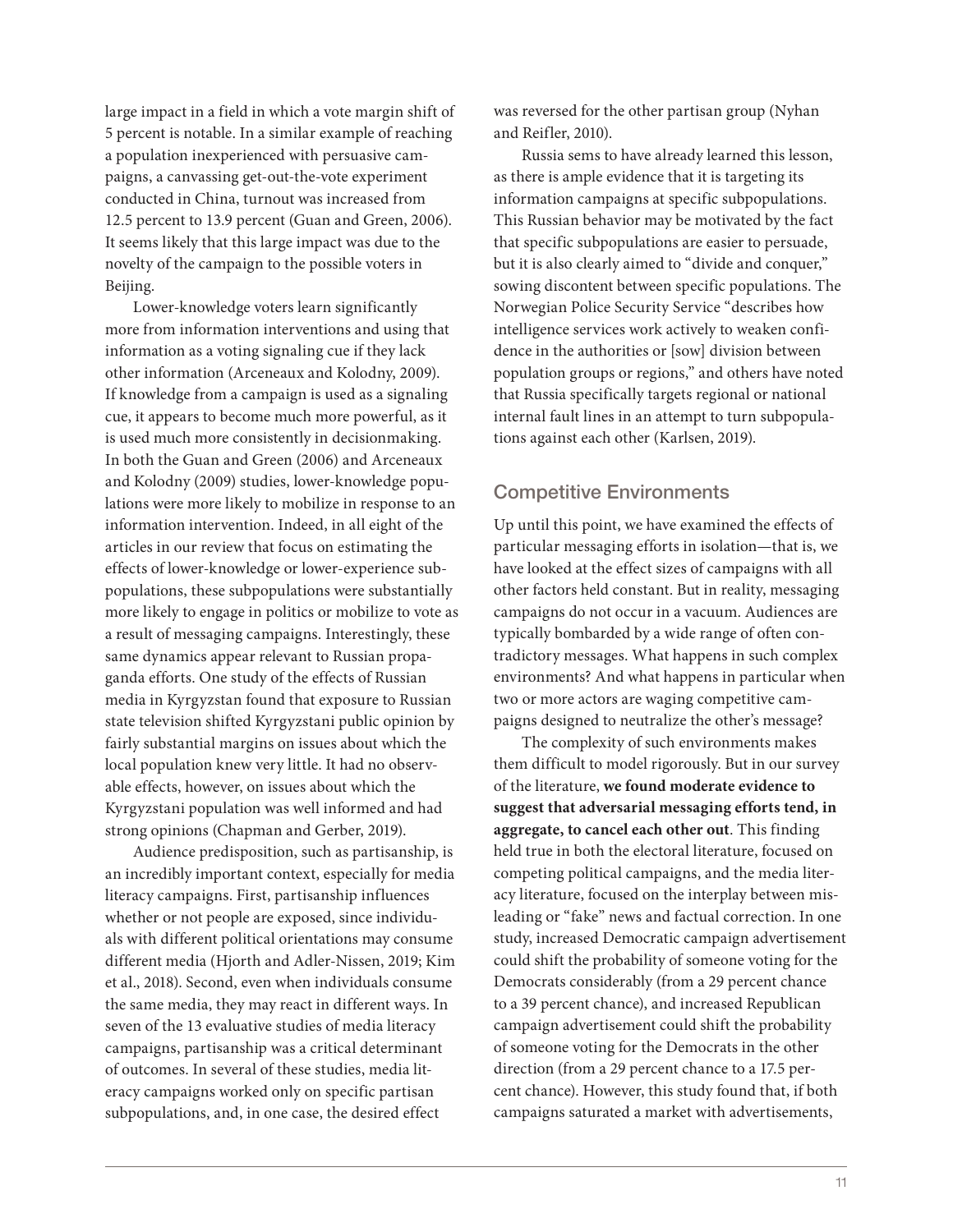voting changed little from the mean, and audience predisposition to a particular party was much more important in predicting voting for a particular party (Franz and Rideout, 2007). This trend is borne out by other work—if there is aggressive information campaigning happening in directly contradictory directions, audience predisposition to a particular action is the most important baseline factor, and there is very little behavioral change from that baseline.12

These findings have a clear analogue in the United States' competition with Russia. Previous RAND work by Christopher Paul and Miriam Matthews has noted the "firehose" of Russian misinformation and its impacts, and the authors suggest that one way to combat the impact of a flood of fake stories may be to produce a countervailing flood (Paul and Matthews, 2016). That is, the United States and NATO could utilize their own capabilities to compete and inform, influence, and persuade targeted audience on the same topic in the opposite direction.

## **Caveats**

While our review covers a lot of ground, it is necessarily abridged in at least three notable ways. First, we did not examine group impacts, several of which have been suggested as important in the literature reviewed. Information interventions may influence the decisions of individuals regardless of whether anyone believes in or is persuaded by the campaign's messages. For instance, in one study of legislative scorecards in contemporary Vietnam, parliamentarians became more hesitant to criticize the regime even without obvious pressure from the public (Malesky, Schuler, and Tran, 2012). In one classic article in the fields of sociology and public opinion, a Columbia University professor recounted an attempt by the Japanese to sow dissent within American ranks through leaflets on racial lines during World War II. Although there was no sign of the propaganda

influencing the troops themselves, the next day U.S. commanders withdrew the unit that received the leaflets for fear of the effects of the Japanese messaging effort, leading to a substantial reshuffling of personnel (Davison, 1983, pp. 1–2). Such "third-person" effects would not be captured in much of the experimental research in our survey.

Second, most of the articles in our review are focused on more traditional forms of communication, such as television, radio, canvassing, and so on. Most analyses of internet-based and social media have focused on distribution and dissemination rather than effects, which limits the relevance of most of these studies for our purposes. Of those studies that have looked at their effects, most do not suggest drastic differences from traditional media, although the number of such analyses is small enough that we should treat these findings with caution. At least one recent natural experiment found very similar impacts of traditional and internet-based media specifically in the context of Russian messaging efforts (Chapman and Gerber, 2019). Some older laboratorybased experiments focused on differing reactions to television, mail, or internet as modes of communication produced similar results.13 Nonetheless, technology is changing rapidly, and future technology—such as "deep fakes," increasingly granular targeting of messages (using ever-more sophisticated algorithms and eventually widespread use of artificial intelligence), and more easily available personal information online—all might have a large impact on the targeting effectiveness of these campaigns in the near future.

Third, there may be network impacts that are not directly examined.14 For one example, an article in our literature review explored how almost a third of the untreated villagers in a civic education campaign reported that they had often discussed the information that had been disseminated even without attending the workshops themselves (Finkel and Smith,

<sup>13</sup> See, for instance, Norris and Sanders, 2003.

<sup>&</sup>lt;sup>14</sup> It is worth pointing out that while it may be difficult for studies to fully capture network effects, most of these studies are looking at aggregate outcomes such as voter turnout, which still suggests group-level effects.

<sup>12</sup> For a more extensive, if older, examination of work on volume versus proportion in negative campaigning, see Stevens, 2009.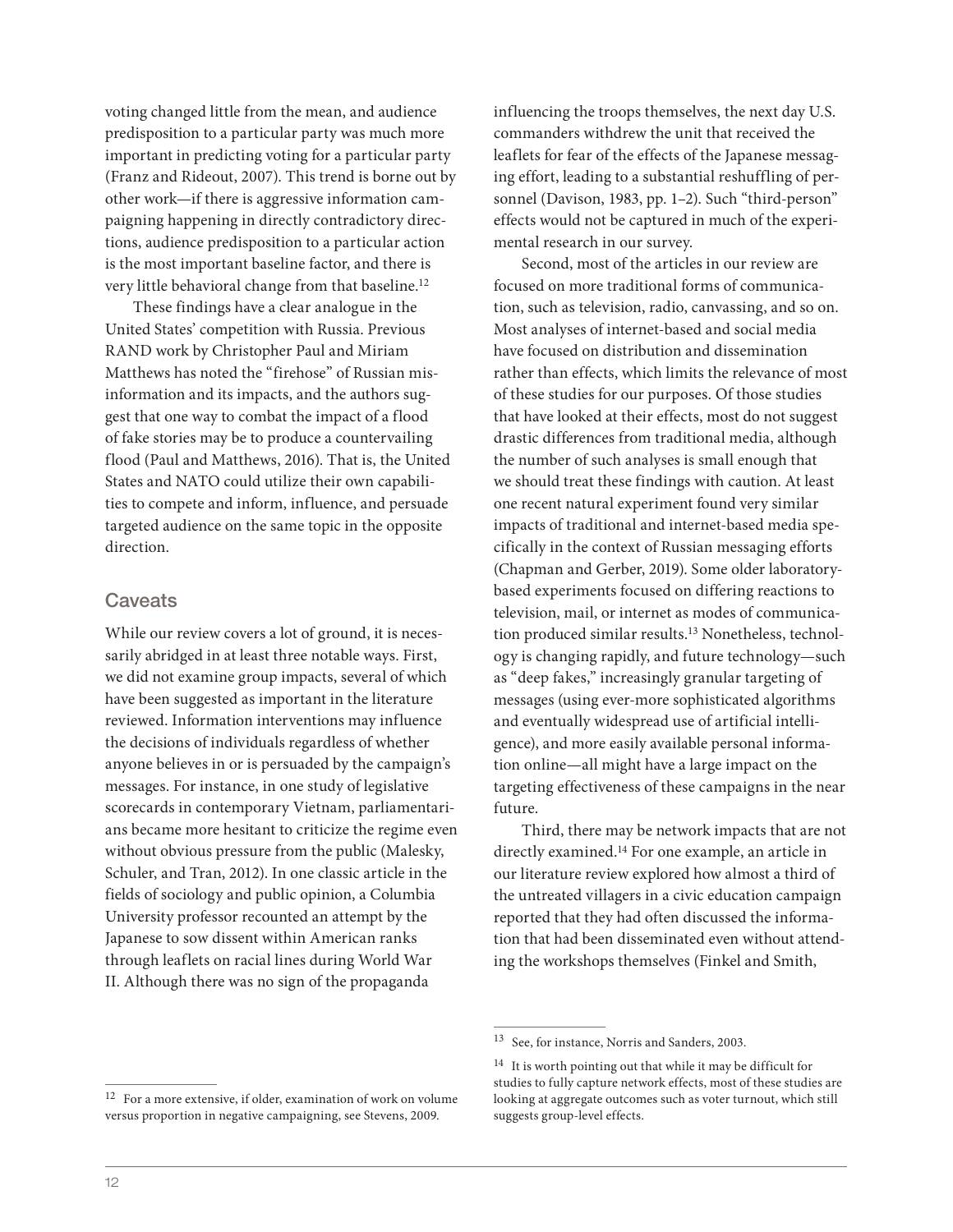2011). Such network effects are highly relevant to analyses of the effects of social media in particular.

# Understanding the Substantive Effects of Communication Campaigns

**Most of the messaging efforts reviewed have only small effects, but some of the results must be caveated because of small sample size.** For most of the types of communication campaigns and most outcomes of interest, the studies in our review typically found either no observable effects or small effects. In studies of voter turnout, for instance, many analyses found less than a 1 percent change in voting rates; a change of 5 percent or more was considered a highly notable effect size. And these outcomes may well be lower in reality, when we consider the bias toward publishing studies that found significant effects and when we consider the effects of competitive messaging.

How important are such marginal shifts? The answer depends on the context of the communication campaign. A 1 percent change in voter turnout or voter preference may be decisive in a closely contested election in a first-past-the-post democracy such as the United States. On the other hand, the same shift may have very little impact in less closely contested races or in proportional-representation democracies, where coalitions may form to exclude parties that are considered too closely aligned with a foreign power (as has occurred in Latvia). In an authoritarian regime where public opinion and public participation in elections are less important, a 1 percent change in public opinion might have no observable impact at all.

It is also important to disaggregate effects, looking not only at the effects of messages on overall populations but also on specific subpopulations. Although aggregate public opinion may change little, the overall effects might obscure substantial shifts in opinion among certain groups, particularly if messaging campaigns are well crafted to resonate with certain audiences.

Finally, it is important to distinguish among different types of behavior an information campaign may be attempting to affect. A change of a single

percentage point may mean little for many democratic elections. But if an information campaign were to motivate 1 percent of its audience to join a violent nonstate group such as al Qaeda or the Islamic State, it would have to be judged extremely successful.

# Policy Implications

We began this report by noting that there is an ongoing debate about the extent of the threat posed by Russian efforts to influence Western populations. Some see these threats as broad and profound, whereas others see them as more situationdependent. Because it is difficult to measure the effectiveness of Russian activities, it is difficult to develop policies that are proportionate and effective.

In this report, we seek to engage this debate by improving understanding of the effectiveness of public communication campaigns as a tool of political or social influence. The systematic review suggests that such campaigns have marginal effects, but these effects can have important consequences in certain situations, especially if they are used strategically.

The literature we reviewed for this report does not yield specific recommendations. It does, however, suggest a number of broad principles that might be applied in combating Russian efforts. In this section, we take stock of our findings and present the broad policy implications that derive from them.

# Vigorously contest Russian messaging among allies, partners, and potential partners

The United States and its allies and partners should undertake vigorous campaigns to reinforce the resilience of Western political institutions and norms. Communication campaigns designed to influence the opinion of a given population or subpopulation tend to be more effective where they are not contested or countered by alternatives. In more competitive environments, communications efforts often largely cancel each other out. These findings suggest that Russian "information warfare" can be effectively countered—but only if the United States and other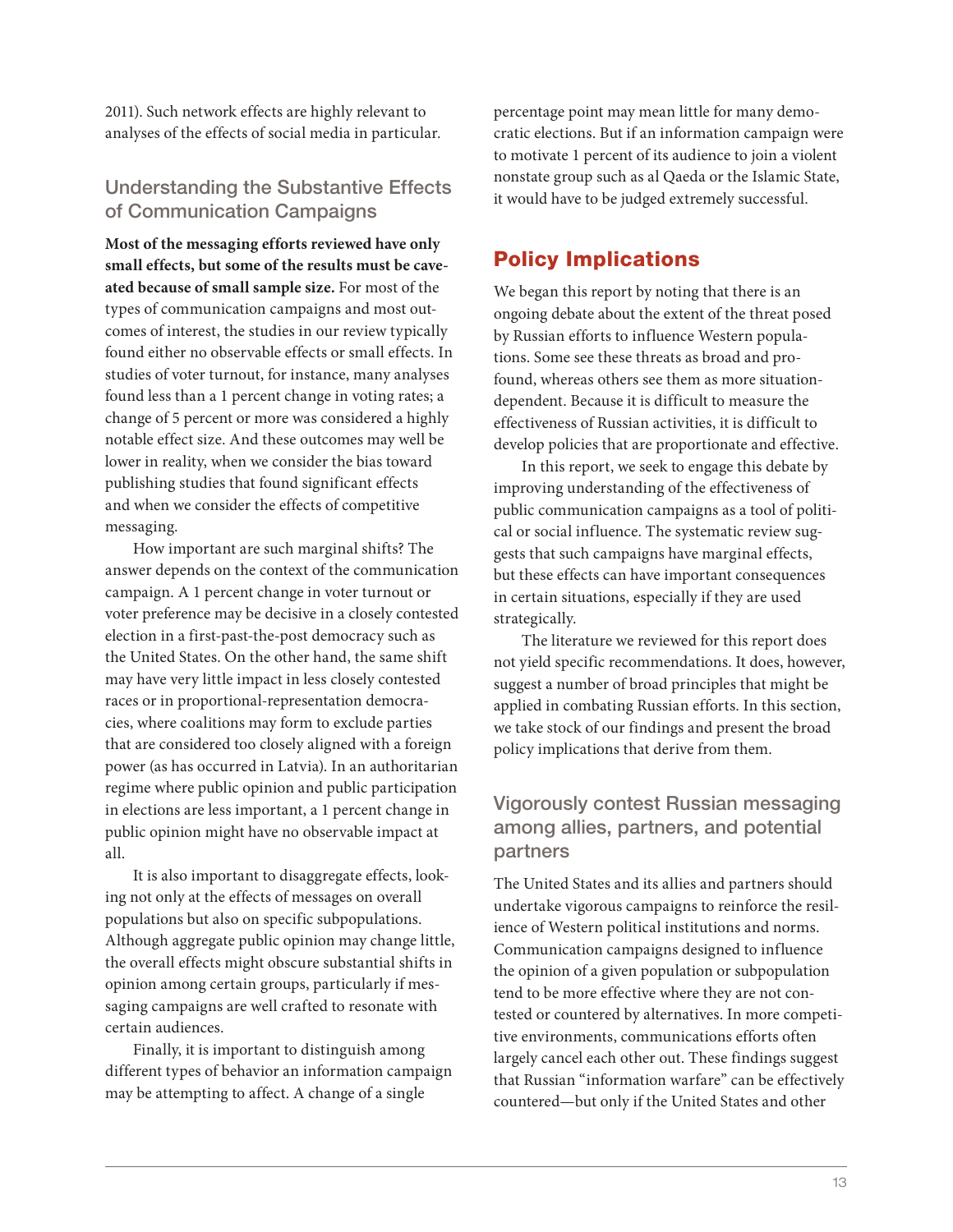# Repeated messaging produces greater effects.

governments commit the resources necessary to do so.

In the two rigorous studies we reviewed of the effects of Russian messaging efforts in Ukraine and Kyrgyzstan, Russia was at a particular advantage. Relative to the media content produced by those two countries, Russian media were much more extensive and of much higher production quality, and Russian messaging benefited from preexisting ties in both countries. In most other contexts, Russia will not enjoy similar advantages.

Indeed, the United States typically enjoys many inherent advantages in combating Russian communication campaigns. It benefits from greater access to and familiarity with its allies and partners, enabling more in-depth and better targeted messaging campaigns. Access and familiarity also enable face-toface campaigns (including media literacy programs in schools or civic education initiatives), which are much more efficacious than remote communication campaigns. Nor does Russia's ability to engage in norm-transgressing behavior, such as spreading disinformation, necessarily place it at a particular advantage; the studies we reviewed found that negative messages were no more effective than positive ones and that attribution of negative messaging campaigns could actually make them counterproductive for their instigators. Successful attribution of covert Russian information warfare in the West may galvanize opinion against Russia and the themes it seeks to promote.

Target messaging campaigns precisely, based on in-depth analysis of target subpopulations and where persuasion might best achieve political impact

Picking the targeted audience of messaging campaigns carefully and tailoring messages to them appears to be critical. When targeting audiences, those with less experience with the topic are generally more persuadable. When trying to counter-message, the match between partisan grouping and partisan content of messaging is especially important for correctly forecasting how audiences will respond to information campaigns (Vraga and Tully, 2015). These findings suggest the importance of "market research" to inform U.S. government programming.

# Commit to long-running campaigns stressing consistent themes and narratives

The research reviewed in this report found that repeated messaging produces greater effects. This finding suggests the importance of committing to long-running campaigns stressing consistent themes or narratives. Messaging that was coherent and consistent and rich in detail was more successful (Walter and Tukachinsky, 2020). Recent work shows that repetition of a messaging campaign's content, even when that content is being repeated in an effort to counter the campaign, reinforces the message and belief in the message (Berinsky, 2017; Walter and Tukachinsky, 2020). Repeated messaging, in short, has larger impacts overall and is more difficult to counter. These findings support the importance of building a coherent, proactive narrative and committing to repeating that narrative rather than getting drawn into reacting to each new Russian messaging effort.

# Work through local actors and employ face-to-face campaigns when possible

Multiple studies have found that face-to-face engagements are much more effective than remote cam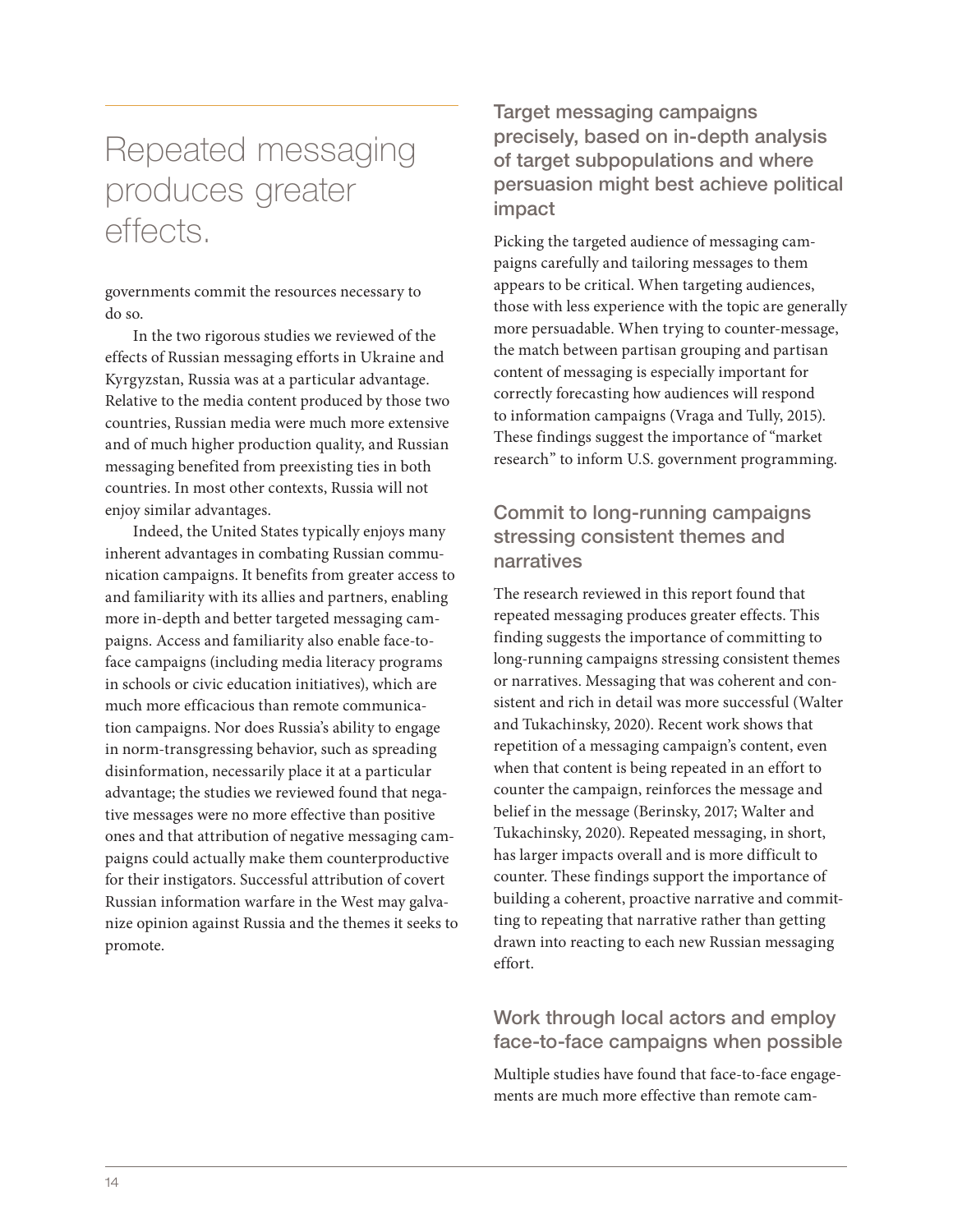paigns, especially when the goal is to persuade target audiences rather than simply to inform them. This finding indicates the importance of working through local actors, such as nongovernmental organizations dedicated to civic education, anti-corruption, or other goals helpful to building resilience to Russian influence operations and disinformation campaigns. The internet and social media offer the opportunity to influence audiences where a "ground game" is not possible or would be prohibitively expensive. The evidence we reviewed, however, suggests that enthusiasm for the opportunities offered by these media should not displace more traditional—but often highly effective—in-person efforts.

# Invest in effective evaluation of public communication campaigns

The research we reviewed demonstrates that it is possible to rigorously evaluate the effectiveness of public communication campaigns, despite the fact that the United States government has been slow to adopt these techniques. Such rigorous evaluations can be expensive, and they require a high level of access to the targeted population. For these and other reasons, they will not always be possible. But several studies suggest the consequences of failing to invest in rigorous evaluations. Even when conducted by experts in public communication, political campaigning, or civic education, messaging campaigns are frequently ineffective, and sometimes they produce outcomes that are the exact opposite of what was intended. Experience and smarts are not a substitute for careful evaluations; rather, such evaluations are important tools to maximize the effectiveness of experience and smarts.

# Resist the temptation to "mirror image"

Russia's use of clandestine or covert instruments of influence in the United States and among U.S. allies and partners has led some in the United States to seek to impose costs on Russia for its norm-transgressing activities by conducting similar operations in Russia. Although this urge is understandable, offensive operations against Russia should be based on careful analysis of the opportunities for effectiveness.

Messaging campaigns in Russia may have limited effects except in certain cases, such as during periods of popular unrest or on specific issues. The United States and the rest of the West are playing on an asymmetric playing field; their open societies and competitive elections are usually more exposed to the effects of Russian information warfare than vice versa.

Fortunately, the United States has a wide variety of tools available to impose costs on Russia for its use of information warfare. Under current conditions, many of the most effective do not involve a tit-for-tat exchange in the information environment (Dobbins et al., 2019). Were conditions to change (in particular, if the current Russian regime's hold on power were to weaken), communications campaigns might become more effective.

# Conclusion

Amid all of the media attention to "information warfare," it is important to examine carefully what the evidence suggests communication campaigns can and cannot do. Efforts at political persuasion can nudge public opinion, but normally only by relatively modest amounts. Vigorous counter-messaging can further dampen the effect sizes. Just as these findings should help us to keep the impact of Russian information warfare in perspective, they should also temper our expectations about what can be accomplished through U.S. programs. Under the right circumstances, these tools can have important effects. In tightly contested elections in electoral systems such as the United States' or in potentially revolutionary situations like that in late-Communist Poland, small initial effects from communication campaigns can sometimes have outsized impact—especially if they are not countered with an equally committed response. It would be dangerous to assume that these instances of outsized impact are representative of the broader potential of such campaigns. But neither should the United States neglect what can be a useful tool in strategic competition with Russia. Existing research on public communication strategies can help ensure the United States uses this tool as effectively as possible.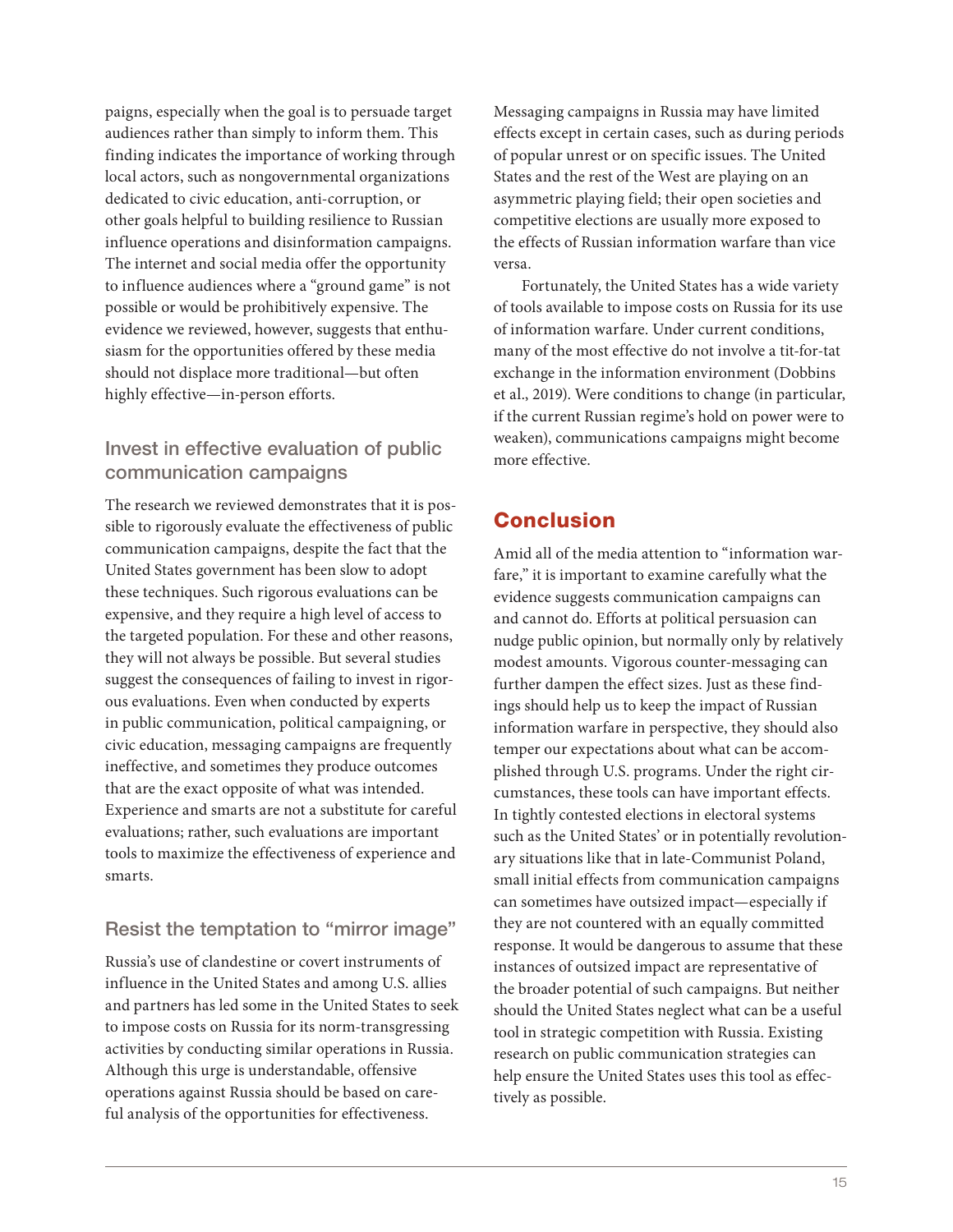# Appendix A: Methodology of Systematic Review

For our systematic review of the social science literature relevant to public communication campaigns, we adapted the 3ie template guidelines for systematic review of evidence.15 As suggested by these guidelines, we collected information on

- title
- author
- publication citation/downloadable link
- geographical coverage
- characteristics of the region (we included a measure of democracy [Freedom House] and a measure of media freedom/polling information [National Elections Across Democracy and Autocracy, or NELDA])
- sector (topic area)/subsector
- review type (effectiveness—impact/results OR other)
- background (motivations and context)
- objectives/research question
- methodology
- main findings (including number of studies, location, results, conclusions, future research/ policy implications)
- more information on intervention (such as platform used [Twitter/newspaper/etc.], message type [corruption/vote/antiviolence/misinformation], message novelty)
- characteristics of the sender (such as credibility)
- characteristics of the receiver (subpopulations/ match with sender—if mentioned)
- phases—exposure, cognitive change, behavioral change, collective behavioral change
- competition from other actors
- did the study discuss duration or outlier/ groups?
- quality assessment (did the authors specify the type of study, participants/population, intervention, outcome? [yes/partially/no]).

Additionally, we undertook several tasks outside of data collection:

- checked reference lists for included articles (done for all but media literacy)
- made list of excluded articles with reason for exclusion
- standardized quality rules for inclusion (the queries) or exclusion (quality/topic area)
- described heterogeneity in studies that are combined.

Our systematic review differed from the 3ie template in four key ways:

- It excluded so-called gray literature.
- It excluded non-English results.
- The date range extended only from 2000 through 2019 (3ie recommends 1990 through 2019).
- Because of the large differences in statistics used, outcomes of interest, and interventiontype in our articles, we could not offer a summarized table of all articles with standardized effect sizes.

For all sections except media literacy, we pulled articles from a set list of top-tier journals, constructed in consultation with specialists in the relevant field. Search queries were generally built to reflect the format of keywords representing a diverse range of outcomes paired with intervention or experiment and represented an attempt to gather a diverse range of articles.

For example, our query for civic education was:<sup>16</sup>

("anti-violence" OR "anti violence" OR antiviolence OR "electoral violence" OR "anti corruption" OR anticorruption OR "anti-corruption" OR clientelism OR "voter turnout" OR "political perception\*") AND (election\* OR electoral OR voter\* OR vote OR votes OR constituent\* OR citizen\*) AND (campaign OR campaigns

<sup>15</sup> As of September 14, 2019, these standards are available in Snilstveit et al., 2014.

 $^{16}\,$  Civic education as a field is fragmented over the particular topics of interest to particular civic educators (e.g., electoral corruption, electoral violence, clientelism, or voter turnout). Original iterations of these queries included the term "civic education" and more-general terms such as "constructing citizens," but we found that these queries offered very little meaningful collection ability as few civic educators were referring to themselves or their activities by these broad terms.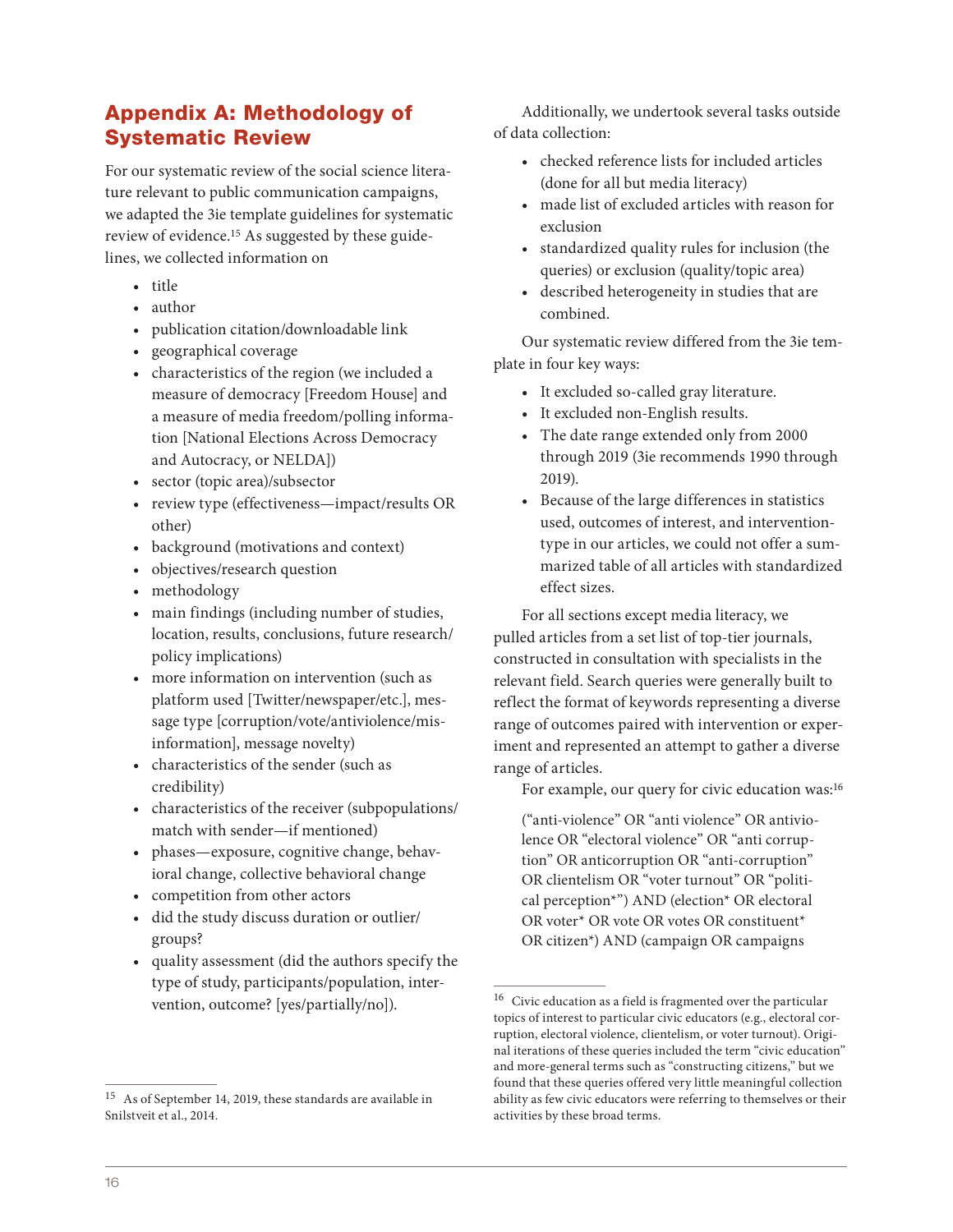OR audit OR audits OR "corruption information" OR "voter information" OR "information provision\*" OR "education program" OR "education programs" OR "education programme\*" OR hotline\* OR "voter education" OR "attack ad" OR "attack ads" OR "attack adverti?ing" or "political adverti?ing" or "strategic news" or "media exposure" OR "media effects" OR (("mass media" OR media) AND (persuasion OR persuade\* OR influence\* OR influencing OR framing OR effect OR effects OR impact OR impacts OR impacted)))

Of the articles selected, we additionally (as specified by the 3ie template) scanned the bibliographies for relevant articles that also met our search criteria (except for the media literacy search). We focused on quantitative studies, which we evaluated for quality, focusing on size of sample, discussion of methods, sampling strategy and pre-/post-test or compared results. Qualitative studies or studies that provide frameworks for future programs, although useful for informing our research, were not directly comparable or possible to aggregate in a standardized way.

While we began with five major categories (civic education, electoral turnout, media literacy, misinformation, and CVE) as discussed in the text, we combined our five initial categories into two final categories. This was for three major reasons:

• Studies on civic education and electoral turnout often overlapped in both their methods

and their outcomes. Although civic education sometimes covered transmission of morecomplex information, articles in these two categories were overwhelmingly focused on voter turnout.

- We combined media literacy and misinformation because it became clear they were literatures that identified competing campaigns, with media literacy interventions often set up to combat misinformation.
- There were some interesting results and articles in the CVE literature, but overall there were very few studies that met our criteria for rigorous evaluation, making it impossible to draw solid conclusions in this field. Consequently, we did not include CVE in our final analysis and trends. This is an open and important research gap, where the stakes are high and the empirical support is low. We support the suggestion of previous work that it is key to have more empirical studies on whether or not countering violent extremism interventions work (Helmus et al., 2017).

All 137 articles included in our final sample of studies for systematic review are cited in an online Appendix B available at [www.rand.org/t/RRA412-2.](http://www.rand.org/t/RRA412-2)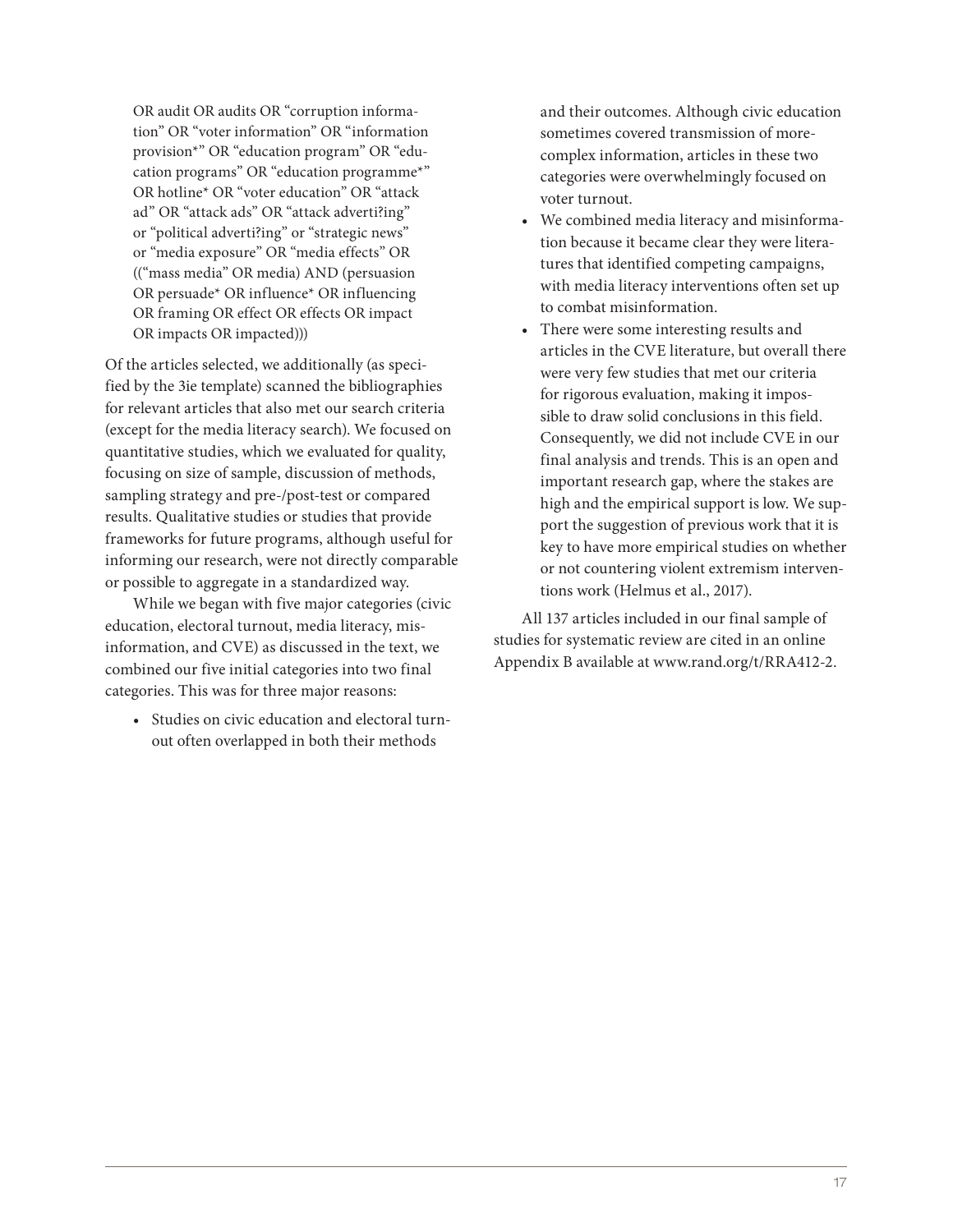# References

Abrajano, Marisa and Costas Panagopoulos, "Does Language Matter? The Impact of Spanish Versus English-language GOTV Efforts on Latino Turnout," *American Politics Research*, Vol. 39, No. 4, 2011.

Ansolabehere, Stephen, and Shanto Iyengar, *Going Negative: How Attack Ads Shrink and Polarize the Electorate*, New York: Free Press, 1995.

Arceneaux, Kevin, and Robin Kolodny, "Educating the Least Informed: Group Endorsements in a Grassroots Campaign," *American Journal of Political Science*, Vol. 53, No. 4, 2009, pp. 755–770.

Berinsky, Adam, "Rumors and Health Care Reform: Experiments in Political Misinformation," *British Journal of Political Science*, Vol. 47, No. 2, 2017, pp. 242–262.

Blattman, Christopher, Julian Jamison, and Margaret Sheridan, "Reducing Crime and Violence: Experimental Evidence from Cognitive Behavioral Therapy in Liberia," *American Economic Review*, Vol. 107, No. 4, 2017, pp. 1165–1206.

Braddock, Kurt, and John F. Morrison, "Cultivating Trust and Perceptions of Source Credibility in Online Counternarratives Intended to Reduce Support for Terrorism," *Studies in Conflict & Terrorism*, Vol. 43, No. 6, 2020, pp. 468–492.

Brooks, Deborah, and Michael Murov, "Assessing Accountability in a Post-Citizens United Era: The Effect of Attack Ad Sponsorship by Unknown Independent Groups," *American Politics Research*, Vol. 40, No. 3, 2012.

Chapman, Hannah, and Theodore Gerber, "Opinion-Formation and Issue-Framing Effects of Russian News in Kyrgyzstan," *International Studies Quarterly*, Vol. 63, No. 3, 2019, pp. 756–769.

Davenport, Tiffany, Alan Gerber, Donald Green, Christopher Larimer, Christopher Mann, and Costas Panagopoulos, "The Enduring Effects of Social Pressure: Tracking Campaign Experiments over a Series of Elections," *Political Behavior,*  Vol. 32, No. 3, 2010.

Davison, W. Phillips, "The Third-Person Effect in Communication," *Public Opinion Quarterly*, Vol. 47, No. 1, Spring 1983, pp. 1–15.

Dobbins, James, Raphael S. Cohen, Nathan Chandler, Bryan Frederick, Edward Geist, Paul DeLuca, Forrest E. Morgan, Howard J. Shatz, and Brent Williams, *Extending Russia: Competing from Advantageous Ground*, Santa Monica, Calif.: RAND Corporation, RR-3063-A, 2019. As of April 7, 2021: [https://www.rand.org/pubs/research\\_reports/RR3063.html](https://www.rand.org/pubs/research_reports/RR3063.html)

Driscoll, Jesse, and F. Daniel Hidalgo, "Intended and Unintended Consequences of Democracy Promotion Assistant to Georgia After the Rose Revolution," *Research and Politics*, Vol. 1 No. 1, 2014.

Entman, Robert M., "Theorizing Mediated Public Diplomacy: The U.S. Case," *International Journal of Press/Politics*, Vol. 13, No. 2, April 2008, pp. 87–102.

Fieldhouse, Edward, David Cutts, Peter John, and Paul Widdop, "When Context Matters: Assessing Geographical Heterogeneity of Get-Out-the-Vote Treatment Effects Using a Population Based Field Experiment," *Political Behavior*, Vol. 36, No. 1, 2014.

Finkel, Steven, and Amy Smith, "Civic Education, Political Discussion, and the Social Transmission of Democratic Knowledge and Values in a New Democracy: Kenya 2002," *American Journal of Political Science*, Vol. 55, No. 2, 2011, pp. 417–435.

Franz, Michael, and Travis Rideout, "Does Political Advertising Persuade?" *Political Behavior*, Vol. 29, No. 4, 2007, pp. 465–491.

Gerber, Alan, and Donald Green, "The Effects of Canvassing, Telephone Calls, and Direct Mail on Voter Turnout: A Field Experiment," *American Political Science Review*, Vol. 94, No. 3, 2000, pp. 653–663.

Gerber, Alan, Donald P. Green, and Christopher Larimer, "Social Pressure and Voter Turnout: Evidence from a Large-Scale Field Experiment," *American Political Science Review*, Vol. 102, No. 2, 2008.

Gerber, Alan, Donald Green, and Christopher Larimer, "An Experiment Testing the Relative Effectiveness of Encouraging Voter Participation by Inducing Feelings of Pride or Shame," *Political Behavior,* Vol. 32, No. 3, 2010.

Gerber, Alan, Gregory Huber, Daniel Biggers, and David Hendry, "Ballot Secrecy Concerns and Voter Mobilization: New Experimental Evidence About Message Source, Context, and the Duration of Mobilization Effects," *American Politics Research,*  Vol. 42, No. 5, 2014.

Gerber, Alan, Gregory A. Huber, Albert H. Fang, and Andrew Gooch, "The Generalizability of Social Pressure Effects on Turnout Across High-Salience Electoral Contexts: Field Experimental Evidence from 1.96 Million Citizens in 17 States," *American Politics Research*, Vol. 45, No. 4, 2017.

Gerber, Alan, Gregory Huber, Albert Fang, and Catlan Reardon, "The Comparative Effectiveness on Turnout of Positively Versus Negatively Framed Descriptive Norms in Mobilization Campaigns," *American Politics Research*, Vol. 46, No. 6, 2018.

Gerber, Alan, and Todd Rogers, "Descriptive Social Norms and Motivation to Vote: Everybody's Voting and So Should You," *Journal of Politics*, Vol. 71, No. 1, 2009.

Gottlieb, Jessica, "Why Might Information Exacerbate the Gender Gap in Civic Participation? Evidence from Mali," *World Development*, Vol. 86, 2016, pp. 95–110.

Guan, Mei, and Donald Green, "Non-Coercive Mobilization in State-Controlled Elections: An Experimental Study in Beijing," *Comparative Political Studies*, Vol. 39. No. 10, 2006.

Hassell, Hans, "Teaching Voters New Tricks: The Effect of Partisan Absentee Vote-by-Mail Get-Out-the-Vote Efforts," *Research and Politics*, Vol. 4, No. 1, 2017.

Helmus, Todd C., Miriam Matthews, Rajeev Ramchand, Sina Beaghley, David Stebbins, Amanda Kadlec, Michael A. Brown, Aaron Kofner, and Joie D. Acosta, *RAND Program Evaluation Toolkit for Countering Violent Extremism*, Santa Monica, Calif: RAND Corporation, TL-243-DHS, 2017. As of April 7, 2021: <https://www.rand.org/pubs/tools/TL243.html>

Hjorth, Frederik, and Rebecca Adler-Nissen, "Ideological Asymmetry in the Reach of Pro-Russian Digital Disinformation to United States Audiences," *Journal of Communication*, Vol. 69, No. 2, 2019.

International Initiative for Impact Evaluation (3ie), homepage, undated. As of April 7, 2021: <http://www.3ieimpact.org/>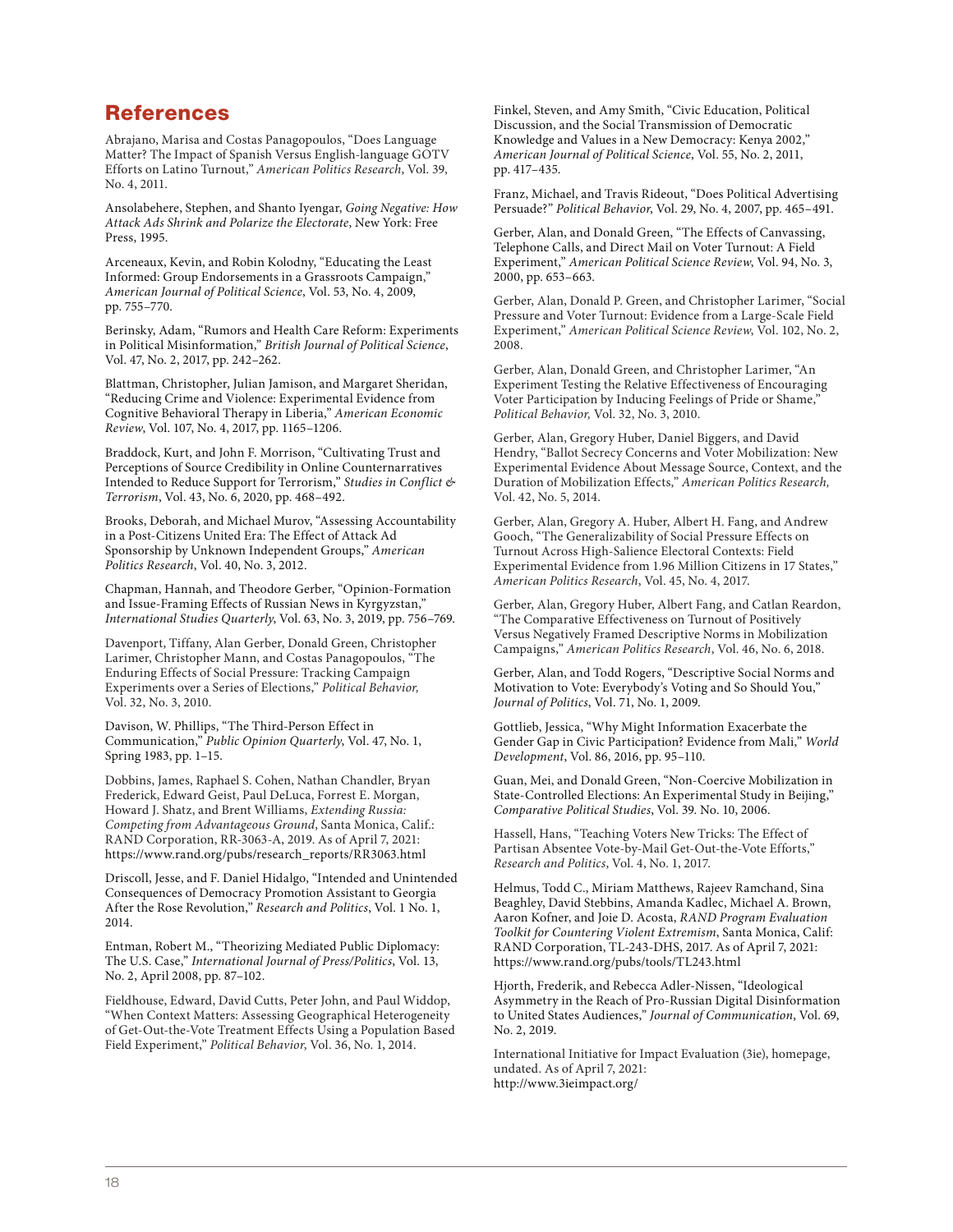Jeong, Se-Hoon, Hyunyi Cho, and Yoori Hwang, "Media Literacy Interventions: A Meta-Analytic Review," *Journal of Communication*, Vol. 62, No. 3, 2012.

Joint Chiefs of Staff, *Department of Defense Dictionary of Military and Associated Terms*, Washington, D.C., Joint Publication 1-02, February 15, 2016.

Joint Chiefs of Staff, *Joint Concept for Operating in the Information Environment*, Washington, D.C., July 25, 2018.

Karlsen, Geir Hågen, "Divide and Rule: Ten Lessons About Russian Political Influence Activities in Europe," *Palgrave Communications*, Vol. 5, No. 19, 2019.

Kim, Young Mie, Jordan Hsu, David Neiman, Colin Kou, Levi Bankston, Soo Yun Kim, Richard Heinrich, Robyn Baragwanath, and Garvesh Raskutti, "The Stealth Media? Groups and Targets Behind Divisive Issue Campaigns on Facebook," *Political Communication*, Vol. 35, No. 4, 2018, pp. 515–541.

Lau, Richard, Lee Sigelman, and Ivy Brown Rovner, "The Effects of Negative Political Campaigns: A Meta-Analytic Reassessment," *Journal of Politics*, Vol. 69, No. 4, 2007, pp. 1176– 1209.

Malesky, Edmund, Paul Schuler, and Anh Tran, "The Adverse Effects of Sunshine: A Field Experiment on Legislative Transparency in an Authoritarian Assembly," *American Political Science Review*, Vol. 106, No. 4, 2012, pp. 762–786.

Mann, Christopher, "Is There Backlash to Social Pressure? A Large-Scale Field Experiment on Voter Mobilization," *Political Behavior,* Vol. 32, No. 3, 2010.

Mazarr, Michael J., Jonathan S. Blake, Abigail Casey, Tim McDonald, Stephanie Pezard, and Michael Spirtas, *Understanding the Emerging Era of International Competition: Theoretical and Historical Perspectives*, Santa Monica, Calif.: RAND Corporation, RR-2726-AF, 2018. As of April 7, 2021: [https://www.rand.org/pubs/research\\_reports/RR2726.html](https://www.rand.org/pubs/research_reports/RR2726.html)

McCann, James, and Katsuo Nishikawa-Chavez, "Partisanship by Invitation: Immigrants Respond to Political Campaigns," *Journal of Politics*, Vol. 78, No. 4, 2016.

Mendelson, Sarah, "Democracy Assistance and Political Transition in Russia: Between Success and Failure," *International Security*, Vol. 25, No. 4, 2001, pp. 68–110.

Nickerson, David, Ryan Friedrichs, and David King, "Partisan Mobilization Campaigns in the Feld: Results from a Statewide Turnout Experiment in Michigan," *Political Research Quarterly*, Vol. 59, No. 1, 2006, pp. 389–395.

Norris, Pippa, and David Sanders, ""Message or Medium? Campaign Learning During the 2001 British General Election," *Political Communication*, Vol. 20, No. 3, 2003, pp. 233–262.

Nyhan, Brendan, and Jason Reifler, "When Corrections Fail: The Persistence of Political Misperceptions," *Political Behavior*, Vol. 32, No. 2, 2010, pp. 303–330.

Paul, Christopher, and Miriam Matthews, *The Russian "Firehose of Falsehood" Propaganda Model: Why It Might Work and Options to Counter It*, Santa Monica, Calif.: RAND Corporation, PE-198-OSD, 2016. As of April 7, 2021: <https://www.rand.org/pubs/perspectives/PE198.html>

Peisakhin, Leonid, and Arturas Rozenas, "Electoral Effects of Biased Media: Russian Television in Ukraine," *American Journal of Political Science*, Vol. 62, No. 3, 2018, pp. 535–550.

Radin, Andrew, Alyssa Demus, and Krystuna Marcinek, *Understanding Russian Subversion: Patterns, Threats, and Responses*, Santa Monica, Calif.: RAND Corporation, PE-331-A, 2020. As of April 7, 2021:

<https://www.rand.org/pubs/perspectives/PE331.html>

Radnitz, Scott, "Europe's Extremists Are Not Putin's Fault," *War on the Rocks*, February 13, 2016.

Ramasubramanian, Srividya, "Media-Based Strategies to Reduce Racial Stereotypes Activated by News Stories," *Journalism and Mass Communication Quarterly*, Vol. 84, No. 2, 2007.

Rogers, Todd, Donald Green, John Ternovski, and Carolina Ferrerosa Young, "Social Pressure and Voting: A Field Experiment Conducted in a High Salience Election," *Electoral Studies*, Vol. 46, 2017.

Snilstveit, Birte, John Eyers, Ami Bhavsar, Emma Gallagher, and Jennifer Stevenson, *3ie Database of Systematic Reviews in International Development: Search Strategy and Procedures*, London, UK: International Initiative for Impact Evaluation, August 2014.

Stevens, Daniel, "Elements of Negativity: Volume and Proportion in Exposure to Negative Advertising," *Political Behavior*, Vol. 31, No. 3, 2009, pp. 429–454.

Tully, Melissa, Emily Vraga, and Leticia Bode, "Designing and Testing News Literacy Messages for Social Media," *Mass Communication and Society*, Vol. 23, No. 1, 2019.

Valenzuela, Ali and Melissa Michelson, "Turnout, Status and Identity: Mobilizing Latinos to Vote with Group Appeals," *American Political Science Review*, Vol. 110, No. 4, 2016.

Vraga, Emily, and Melissa Tully, "Media Literacy Messages and Hostile Media Perceptions: Processing of Nonpartisan Versus Partisan Political Information," *Mass Communication and Society*, Vol. 15, No. 4, 2015.

Walter, Nathan and Riva Tukachinsky, "A Meta-Analytic Examination of the Continued Influence of Misinformation in the Face of Correction: How Powerful Is It, Why Does It Happen, and How to Stop It?" *Communication Research*, Vol. 47, No. 2, 2020, pp. 155–177.

Yaffa, Joshua, "Is Russian Meddling as Dangerous as We Think?" *New Yorker*, September 14, 2020.